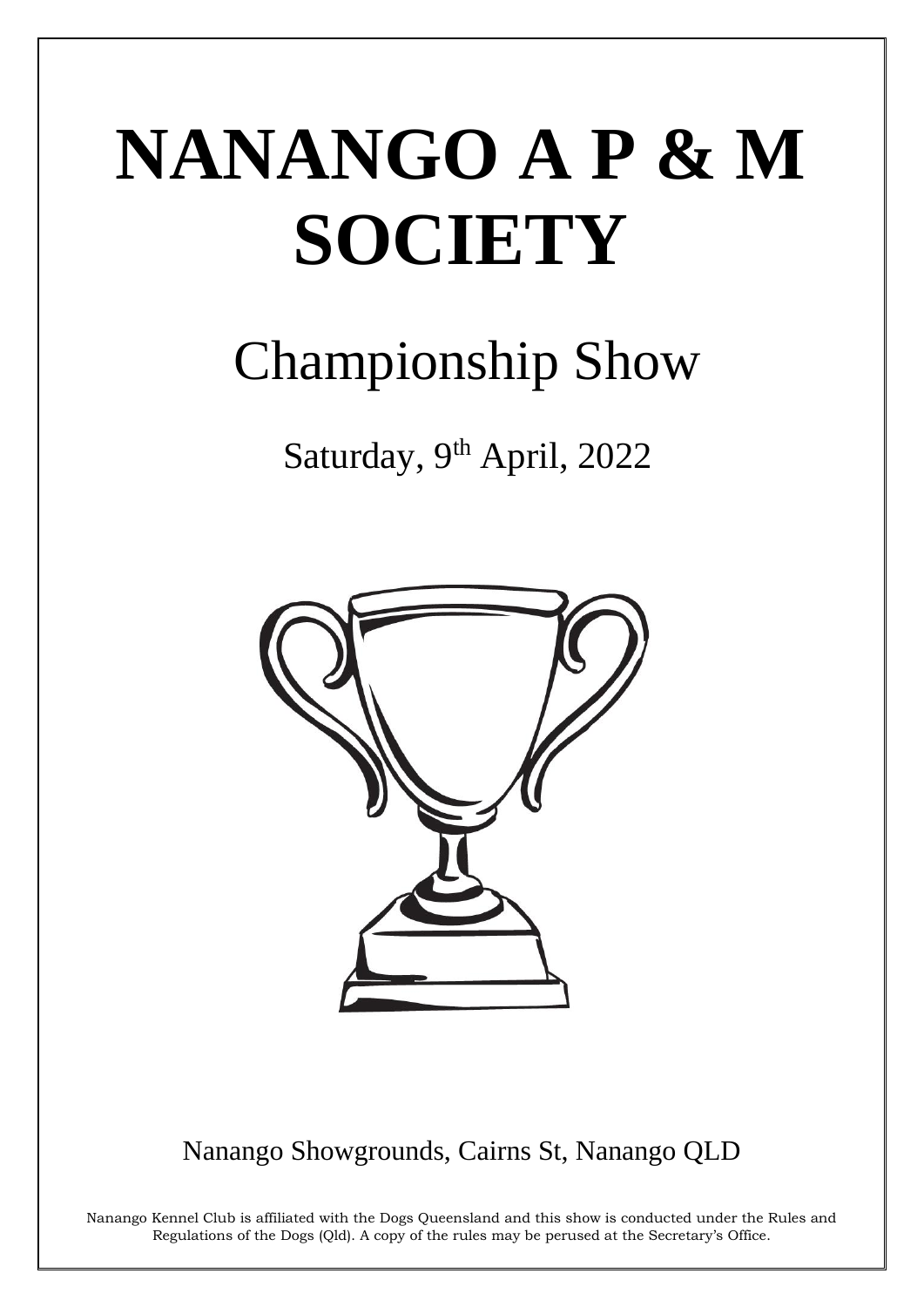## NANANGO A P & M **SOCIETY**

## Championship Show

Judging Commences at 8:30 am

## Judges & Judging order:

| General Specials  Mrs D Norman (QLD)          |  |
|-----------------------------------------------|--|
|                                               |  |
|                                               |  |
| <b>Ring 3:</b> Mrs R Seare (QLD) Group 2      |  |
| followed by  Group 5                          |  |
| <b>Ring 2:</b> Mrs D Norman (QLD) Group 3     |  |
|                                               |  |
| <b>Ring 1:</b> Mrs V Schneider (QLD)  Group 1 |  |

Show Manager: ...................David Weil & Trish Harris

Show Secretary: .................Trish Harris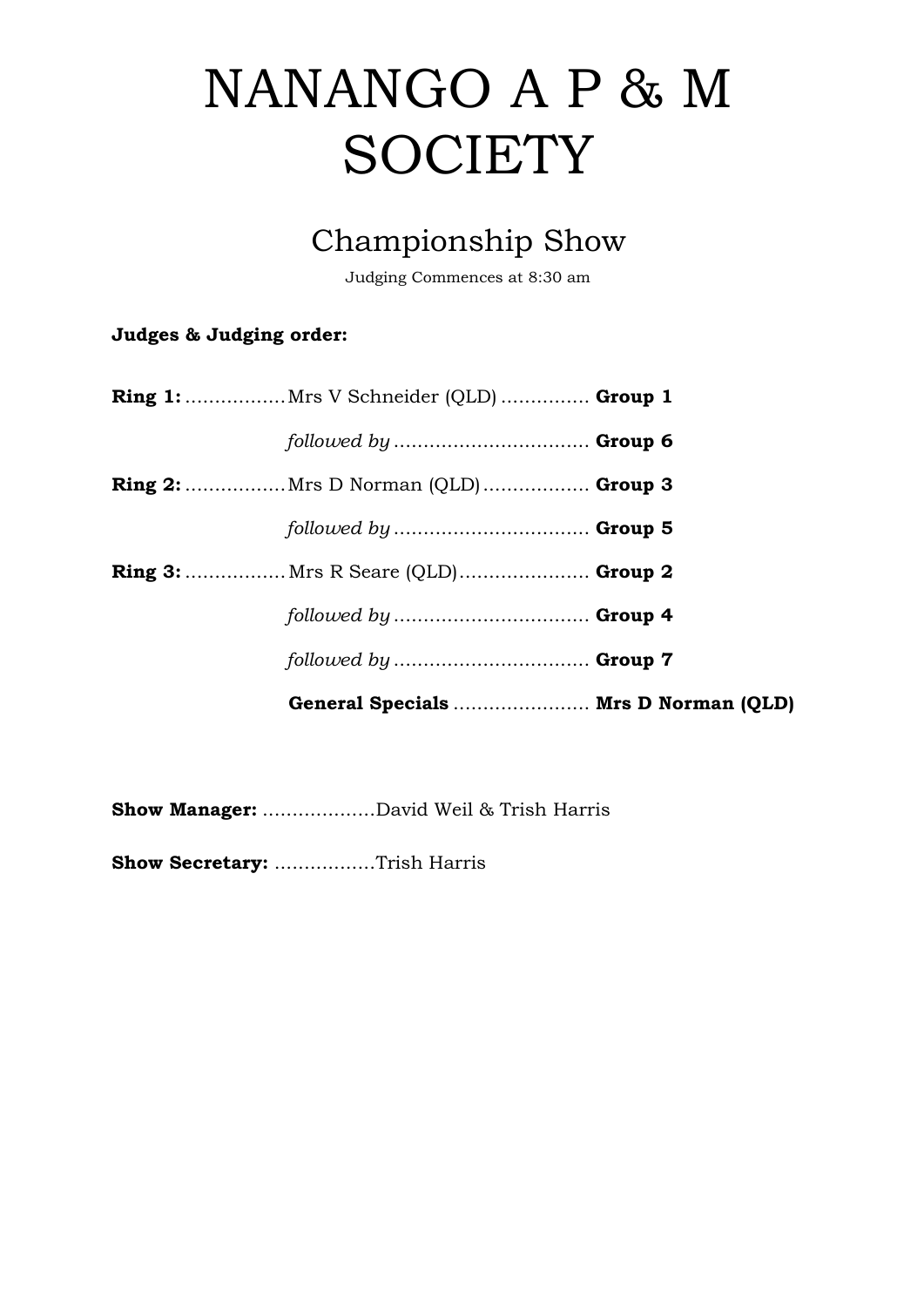## Group 1 - Toy Group

|                        |                                                                                  | PIVUP I <sup>–</sup> IVY VIVUP         |      |                                                                                                                |  |
|------------------------|----------------------------------------------------------------------------------|----------------------------------------|------|----------------------------------------------------------------------------------------------------------------|--|
|                        |                                                                                  |                                        |      | Ring 1 - Mrs Vicki Schneider (QLD)                                                                             |  |
| <b>Start Time:</b>     |                                                                                  |                                        |      |                                                                                                                |  |
|                        |                                                                                  | <b>Australian Silky Terrier</b>        |      |                                                                                                                |  |
|                        | <b>Class 2 - Minor Puppy Dog</b>                                                 |                                        |      |                                                                                                                |  |
| 1<br>$1st^*$           |                                                                                  |                                        |      | Japatina Kennels: JAPATINA AINT GOT TIME FOR DAT<br>7100049622 12-07-2021: Grand Ch C.I.B Karlyermai Aint      |  |
|                        | Wizlin Dixi - Ch Japatina In It To Win It                                        |                                        |      |                                                                                                                |  |
| Ch                     | $\blacksquare$ 1                                                                 | 6<br>Pts                               |      |                                                                                                                |  |
|                        | Class 3a - Puppy Bitch                                                           |                                        |      |                                                                                                                |  |
| 2                      |                                                                                  |                                        |      | W &A O'Brien: WILLAME SHEEZ MY ROXY 4100353864 10<br>04-2021: Ch, Chamshep My Roxys Final Encore - Willame     |  |
| Absent                 | Klassy Lil Annabel                                                               |                                        |      |                                                                                                                |  |
|                        | Class 11a - Open Bitch                                                           |                                        |      |                                                                                                                |  |
| 3                      |                                                                                  |                                        |      | W.&A. O'Brien: CH WILLAME SERIOUZ BIZNIZ 4100289957<br>24-03-2017: Ch. Willame Klassy Bizniz - Willame Klassy  |  |
| $1st^*$                | Maiden                                                                           |                                        |      |                                                                                                                |  |
| Ch                     |                                                                                  | 3 Pts 6 Res                            |      |                                                                                                                |  |
|                        | BOB 1 Dog Pts 7 R/Up 3 Bitch                                                     |                                        |      |                                                                                                                |  |
|                        |                                                                                  |                                        |      | <b>Cavalier King Charles Spaniel</b>                                                                           |  |
|                        | <u> Class 1 - Baby Puppy Dog</u>                                                 |                                        |      |                                                                                                                |  |
| 4                      |                                                                                  |                                        |      | Miss Amanda Dunne: FASUSQ LOVE LUST N LIES                                                                     |  |
| $1st^*$                |                                                                                  | Marcavan Truly Madly Deeply At Fasusq  |      | 4100366122 07-01-2022: Fasusq Truth Or Dare (Ai) -                                                             |  |
|                        | Class 4 - Junior Dog                                                             |                                        |      |                                                                                                                |  |
| 5                      |                                                                                  |                                        |      | Mrs J Ireland: CUDYNCAE NOBODYS FOOL 4100352495 01-<br>03-2021: Ch Coloora Scotch N Soda - Ch Dapsen Theres No |  |
| $1st^*$                | Foolin Me                                                                        |                                        |      |                                                                                                                |  |
|                        | Class 5 - Intermediate Dog                                                       |                                        |      |                                                                                                                |  |
| 6                      |                                                                                  |                                        |      | Ms Donna Dickson: CH SWINABIE WHEN RUMOURS RUN<br>RIOT 4100329507 01-11-2019: Ch Bowalier Got The Magic        |  |
| $1st^*$                |                                                                                  | In Me - Ch Morganlea Violets In Spring |      |                                                                                                                |  |
|                        | Class 11 - Open Dog                                                              |                                        |      |                                                                                                                |  |
| $\mathbf{z}$<br>Absent |                                                                                  |                                        |      | Miss Amanda Dunne: FASUSQ TRUTH OR DARE (AI)<br>4100303794 03 03 2018: Ch Fasusq Bittersweet Symphony          |  |
|                        | -Grand Ch Marcavan Pretty Little Liar                                            |                                        |      |                                                                                                                |  |
| Сh                     | 6<br>Pts                                                                         |                                        | Res  | 5                                                                                                              |  |
|                        | Class 3a - Puppy Bitch                                                           |                                        |      |                                                                                                                |  |
| 8<br>1st*              |                                                                                  |                                        |      | Ms Donna Dickson: SWINABIE YOU HAD ME AT HELLO<br>4100358033 23-05-2021: Ch Westbury Hes The One - Ch          |  |
|                        |                                                                                  | Morganlea Violets In Spring            |      |                                                                                                                |  |
|                        | Class 4a - Junior Bitch                                                          |                                        |      |                                                                                                                |  |
| 9<br>Absent            |                                                                                  |                                        |      | Robert Crapp: KABOB VIE EN ROSE 4100356056 02 04<br>2021: Bevanlee Ambition - Ch Kabob Finding Vera            |  |
|                        |                                                                                  |                                        |      |                                                                                                                |  |
| 10                     | Class 5a - Intermediate Bitch<br>R Crapp: KABOB DREAM ALOT(AI) 4100321605 07-05- |                                        |      |                                                                                                                |  |
| Absent                 |                                                                                  |                                        |      | 2019: Verheyen Dustin(Uk) - Kabob Turn Around                                                                  |  |
|                        | Class 9a - State Bred Bitch                                                      |                                        |      |                                                                                                                |  |
| 11                     |                                                                                  |                                        |      | J Ireland C Mibus L Flower: SWINABIE HERE WE COM AGN                                                           |  |
| $1st*$                 |                                                                                  | - Ch Morganlea Violets In Spring       |      | 4100337115 12-05-2020: Ch Bowalier Got The Magic In Me                                                         |  |
|                        | Class 10a - Australian Bred Bitch                                                |                                        |      |                                                                                                                |  |
| 12                     |                                                                                  |                                        |      | Ms Donna Dickson: CH SWINABIE MAGIC IN SPRINGTIME                                                              |  |
| $1st*$                 |                                                                                  | - Ch Morganlea Violets In Spring       |      | 4100329504 01-11-2019: Ch Bowalier Got The Magic In Me                                                         |  |
| Сh                     | 11<br>Pts                                                                        | 8                                      | Res  | 12                                                                                                             |  |
| <b>BOB</b>             | 11 Bitch                                                                         | 10<br>Pts                              | R/Up | 6 Dog                                                                                                          |  |

#### Chihuahua (Long Coat)

#### **Class 1 - Baby Puppy Dog** 13 Jennifer McKell: **JENNICHIS TUXEDO MAN** 4100365054 18- 12-2021: Bramver's European Gentle Man (Imp Jpn) - Ch Tarquila Singing The Blues Absent 14 Jennifer McKell: **JENNICHIS MEMPHIS GENTLEMAN** 4100365055 18-12-2021: Ch Bramver's European Gentle **1st** 4100365055 18-12-2021: Ch Bramver's Europe<br>Man (Imp Jpn) - Ch Tarquila Singing The Blues **Class 3 - Puppy Dog** 15 Jennifer McKell: **TARQUILA DANCIN INTH MOONLITE** 4100359830 26-08-2021: Zabetha Jett - Sianjo Moon Light Blue Absent **Class 5 - Intermediate Dog** 16 Mr W & Mrs P & Miss J Needer: **TARQUILA SANCHIO I AM** 4100327584 22-09-2019: Ch.Bramver,S European Gentle Man(Imp Jpn) - Sianjo Moon Light Blue **1st\* Class 9 - State Bred Dog** 17 Ann Parker: **TARQUILA DRESSED BY AMARNI** 4100353423 10-04-2021: Zabetha Jett - Ch Salinacruz Black N Tantrum ( **1st**  $\frac{10-04-2}{1mp \, \text{Nz}}$ **Class 10 - Australian Bred Dog** 18 Mr W & Mrs P & Miss J Needer: **TARQUILA MY AMIGO** 4100310076 18-07-2018: Ch. Salinacruz Hot Shot (Imp Nzl) - Tarquila Shakila **2nd** 19 Mrs. Jennifer Watt: **CHAMPION WACHOWA 00 SEVEN** 4100339802 27-07-2020: Dazzles Some Buddy Special ( 1st\* 4100339802 27-07-2020: Dazzles Some<br>Usa) - Gr Ch Wachowa Angelica Pickles **Class 11 - Open Dog** 20 Cheryl Anderson: **SUPAKADU COSTA BUNDLE** 4100250165 10-10-2014: Tewhare Show No Mercy - Mychicos Arctic Cream Absent Ch **19** Pts **9** Res **16 Class 1a - Baby Puppy Bitch** 21 Mrs Jennifer Watt: **WACHOWA HANNAH FINN** 4100363430 23-11-2021: Dazzles Some Buddy Special ( Imp Usa) - Ch Wachowa Gwen Stefani **1st\* Class 3a - Puppy Bitch**

- 22 Mrs Jennifer Watt: **WACHOWA SORISSO PENNY LANE**
- 4100356560 22-06-2021: A & Cib.Ee.Ch. Ee. Jr Ch. Fin. Ch. Ltu. Ch. Ltu Jr Ch. Lux . Jr Ch Lva. Ch. Lva. Jr Ch. Nor. Ch Triangel Joy Un Sorriso ( Imp Estonia) - Chintaro Regal Pursuit **1st\***
- 23 Ann Parker: **TARQUILA SHINING STAR** 4100357563 01-07-
- 2021: Bramver's European Gentleman(Imp Japan) Tarquila **2nd** <sup>2021: Bramver's</sup>

#### **Class 9a - State Bred Bitch**

- 24 Mrs. Jennifer Watt: **CHAMPION WACHOWA EMILY JANE**
- 4100339801 27-07-2020: Dazzles Some Buddy Special ( **1st**\* 4100339801 27-07-2020: Dazzles Some<br>Usa) - Gr Ch Wachowa Angelica Pickles

#### **Class 10a - Australian Bred Bitch**

- 25 Mr W & Miss J Needer: **TARQUILA RANCIA** 4100289852
- 29-03-2017: Tarquila Just For Fun Tarquila I'm So Fancy **1st**

#### **Class 11a - Open Bitch**

#### 26 Cheryl Anderson: **TARQUILA GEORGIE GIRL** 4100289853 29-03-2017: Tarquila Just For Fun - Tarquila Im So Fancy **1st\***

- Ch **24** Pts **10** Res **25**
- BOB **19 Dog** Pts **14** R/Up **24 Bitch**

#### Chihuahua (Smooth Coat)

#### **Class 1 - Baby Puppy Dog**

- 27 Mrs Jennifer Watt: **WACHOWA HUCKLEBERRY FINN** 4100363429 23-11-2021: Dazzles Some Buddy Special ( Imp Usa) - Ch Wachowa Gwen Stefani **1st\*** 28 Cheryl Anderson: **SUPAKADU MACHO MAN** 4100364380
- 22-11-2021: Supakadu Magic Marvin Supakadu Cheza **2nd**  $\frac{22-1}{\text{Ladv}}$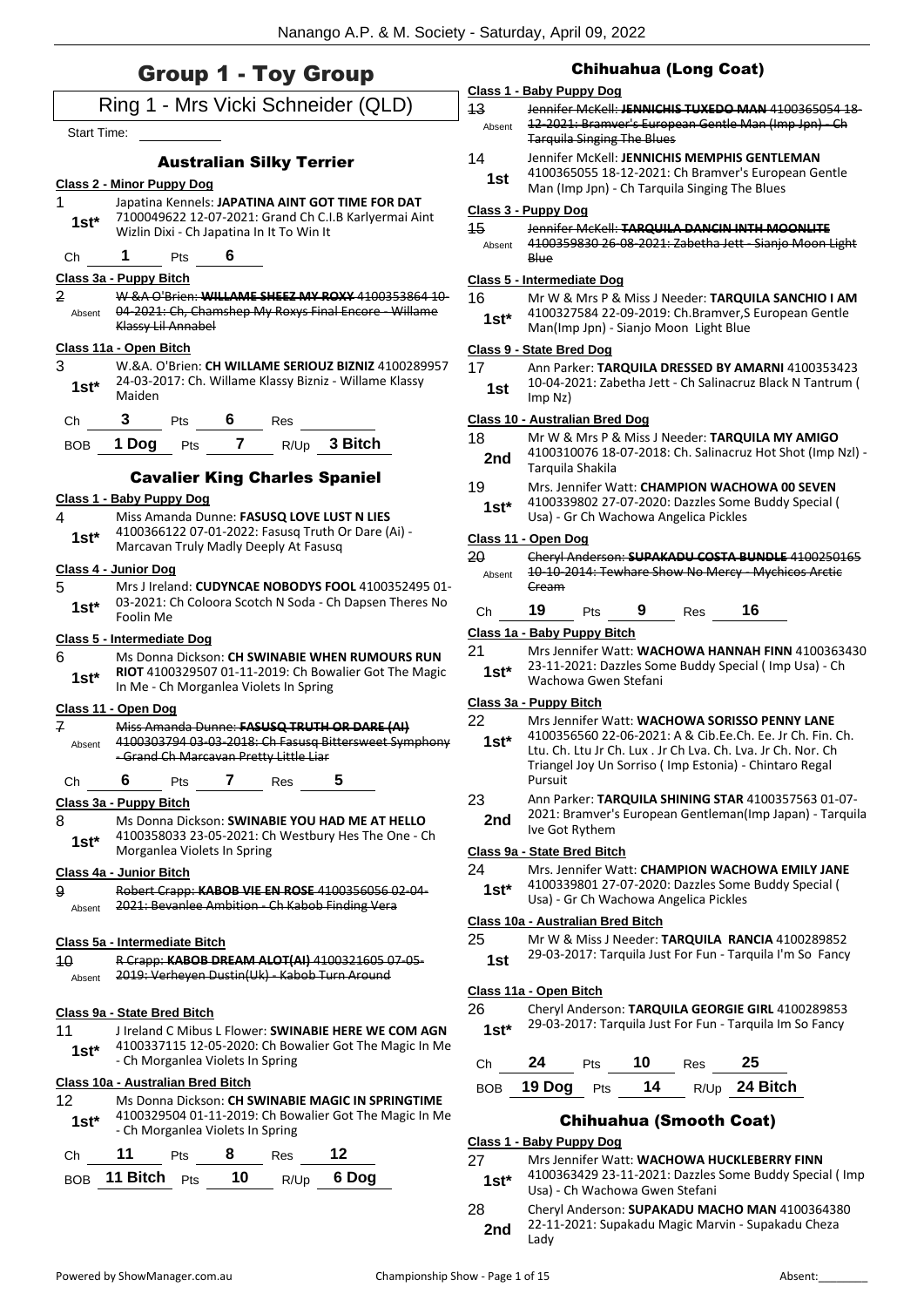#### **Class 4 - Junior Dog**

29 Ann Parker: **TARQUILA DOIN IT IN STYLE** 4100352932 25- 03-2021: Zabetha Jett - Incasunrise Isabella **1st\***

#### **Class 5 - Intermediate Dog**

30 Mrs Jennifer Watt: **AUST CHAMPION WACHOWA TOM SAWYER** 4100323463 20-06-2019: Supreme Ch Wachowa Workn Class Man - Ch Wachowa Gwen Stefani **1st\***

#### **Class 11 - Open Dog**

- 31 Mrs Jennifer Watt: **SUPREME CHAMPION WACHOWA MAN ON A MISSION** 4100246604 10-08-2014: Supreme Ch Wachowa Workn Class Man - Gr Ch Wachowa Modern Millie Absent
- Ch **30** Pts **7** Res **29**

#### **Class 1a - Baby Puppy Bitch**

32 Cheryl Anderson: **SUPAKADU SELINA GIRL** 4100364379 22- 11-2021: Supakadu Magic Marvin - Supakadu Cheza Lady **1st**

#### **Class 2a - Minor Puppy Bitch**

#### 33 Ms. Ann Parker: **TARQUILA MOONLITE DANCER**

4100359831 26-08-2021: Zabetha Jett - Sianjo Moon Light Blue Absent

#### **Class 5a - Intermediate Bitch**

34 Ann Parker: **TARQUILA MYSTIC WOLF** 4100331566 17-01- 1st 2020: Sianjo Ki - Ch Tarquila Wolf Whistle

#### **Class 9a - State Bred Bitch**

- 35 Mr W & Miss J Needer: **CH. TARQUILA BELLA MIA**
- 4100284523 27-11-2016: Ch. Salinacruz Hot Shot (Imp Nzl) Allamanda Wilonna Miss **1st\***

#### **Class 10a - Australian Bred Bitch**

#### 36 Mrs Jennifer Watt: **CH WACHOWA JOSIE BROWN**

4100314199 22-11-2018: Ch Peregrine Jp Stand (Imp Japan) - Wachowa Wonder Woman **1st\***

#### **Class 11a - Open Bitch**

- 37 Cheryl Anderson: **TARQUILA MIDNIGHT GIRL** 4100303896 24-02-2018: Espero Hit Man - Ch Salinacruz Tayler Made **2nd**  $\frac{24-02-20}{(\text{Imp Nz})}$
- 38 Mrs Jennifer Watt: **AUST CH WACHOWA ISABEL O'SHEA**
- 4100307485 17-06-2018: Supreme Champion Wachowa Workn Class Man - Grand Champion Wachowa Jp Geisha Girl **1st\***

| Ch 36 Pts 10 Res 35 |  |                                 |
|---------------------|--|---------------------------------|
|                     |  | BOB 30 Dog Pts 12 R/Up 36 Bitch |

#### English Toy Terrier (Black & Tan)

#### **Class 3 - Puppy Dog**

39 Ronda Allen: **TOIRESORT THE RAZORS EDGE** 4100355636 05-06-2021: Am & Ch Rosewood Last Rebellion (Imp Usa) - **1st**\* US-06-2021: Am & Ch Rosew<br>Ch Toiresort Rumours R Rife

#### **Class 11 - Open Dog**

40 Ronda Allen: **AUST CH&AM CH ROSEWOOD LAST REBELLION IMP USA** RN29589404 24-05-2016: Ch Rosewood Rebellion At Brubec - Ch Baysides Double D **1st\***

| Ch | 40 | Pts | Res | 39 |
|----|----|-----|-----|----|
|    |    |     |     |    |

#### **Class 4a - Junior Bitch**

41 Ronda Allen: **SEVINDALE SHOWME TH MONEYHONEY** 6100129114 05-04-2021: Ch Sevindale A Winters Tale - Ch **1st\* 1910012911405-04-**<br>Toiresort Blue Fyre

| 42<br>$1st*$ |    |            | Mr. J & Mrs C Bourke: CH TOIRESORT MALICIFENT<br>4100336605 18-05-2020: Am.Ch.Ch Rosewood Last<br>Rebellion (Imp Usa) - Ch. Toiresort Rumours R Rife |    |  |
|--------------|----|------------|------------------------------------------------------------------------------------------------------------------------------------------------------|----|--|
| Ch.          | 42 | <b>Pts</b> | <b>Res</b>                                                                                                                                           | 41 |  |

## **Class 5a - Intermediate Bitch**

## 4100336605 18-05-2020: Am.Ch.Ch Rosewood Last

|                  | <b>FIN</b> | nes. |             |
|------------------|------------|------|-------------|
| BOB 42 Bitch Pts |            |      | R/Up 40 Dog |

#### Havanese

#### **Class 3 - Puppy Dog**

43 Mrs M L Boole: **ANANDA CRASHN THE PARTY** 3100438275 04-10-2021: Ch Ananda Stary Knight - Ananda Like A Diamond **1st\***

#### **Class 5 - Intermediate Dog**

| 44     | Ms Lorraine Muller: RAINVANESE BURLINGTON BERTIE  |
|--------|---------------------------------------------------|
| $1st*$ | 4100328270 26-09-2019: Ch Pinemist Red Cloud - Ch |
|        |                                                   |

**Rainvanese Cindy Lou** 

| л | ເວ<br>$\sim$ | __ | . . |
|---|--------------|----|-----|
|   |              |    |     |

#### **Class 4a - Junior Bitch**

45 Miss Lorree Cox: **HAVAHART PARISIAN PRINCESS** 4100352575 23-03-2021: Grand Ch Ananda Night Ov The Realm - Aust. Ch. Elmparle Paris Whenit Sizzles Absent

Ch Pts

BOB **44 Dog** Pts **7** R/Up **43 Dog**

#### Italian Greyhound

#### **Class 1 - Baby Puppy Dog**

46 Ms B McAlpine: **PICCINO MIO EROE** 2100578357 21-10-

2021: Gr Ch Piccino Vicar Of Dibley - Ch Koatiponi Summer Catch Absent

#### **Class 10 - Australian Bred Dog**

- 47 Ms B McAlpine: **CH KOATIPONI DUST N BONES**
- 2100550624 07-10-2020: Am.Ch Maplewood'S Ya Wanna Make A Bet ( Imp Usa) - Ch Koatiponi Bonita Catari **1st\***

#### Ch **47** Pts **6**

#### **Class 1a - Baby Puppy Bitch**

48 Ms B McAlpine: **PICCINO VERO AMORE** 2100578356 21-10- 2021: Gr Ch Piccino Vicar Of Dibley - Ch Koatiponi Summer 1st<sup>\*</sup> <sup>2021:</sup><br>Catch

#### **Class 3a - Puppy Bitch**

#### 49 Ms B McAlpine: **KOATIPONI WITCHCRAFT** 2100565486 15- 05-2021: Am Ch Maplewood's Ya Wanna Make A Bet (Imp Usa) - Ch Koatiponi Bonita Catari **1st\***

#### **Class 5a - Intermediate Bitch**

#### 50 Ms B McAlpine: **KOATIPONI SWEET CHILD O MINE**

2100550626 07-10-2020: Am.Ch Maplewood'S Ya Wanna Make A Bet - Ch Koatiponi Bonita Catari **1st\***

#### **Class 11a - Open Bitch**

| -51    | MS TM HALES: WONDOAN WRIVER SONG 4100262456 16-                   |
|--------|-------------------------------------------------------------------|
| Ahsent | 07 2015: Ch Wondoan Walks On Water Wondoan Wisdom<br>Of The Witch |

| 49               |      |   | ≺es       | 50            |
|------------------|------|---|-----------|---------------|
| $DCD = 40$ Pitch | Du - | Ω | <b>DU</b> | $17 \text{D}$ |

#### Lowchen

#### **Class 1 - Baby Puppy Dog**

52 Ms FEL Darling: **PACEAWAY DANCE MONKEY** 4100366436 27-12-2021: Paceaway Riverfance - Triscadec Angel In The Roar **1st\***

#### **Class 3 - Puppy Dog**

53 Ms FEL Darling: **PACEAWAY KEEP ROARIN** 4100357747 12- 06-2021: Paceaway Keep Your Sox On - Triscadec Angel In **1st** U<sup>0-2021</sup>

#### Ch **53** Pts **6**

#### **Class 3a - Puppy Bitch**

#### 54 Ms FEL Darling: **PACEAWAY DESTINYS CHILD** 4100357751 18-06-2021: Paceaway Keep Your Sox On - Ch Paceaway

**1st** 18-06-2021: Paceaw<br>Dance With Destiny

#### **Class 9a - State Bred Bitch**

- 55 L & C Horne: **CH LOWENHART TEMPEST INA TEACUP**
	- 4100309803 09-08-2018: Ch Lowenhart Tastes Sensational 1st\* 4100309803 09-08-2018: Ch Lowenhart Beg Borrow Or Steal

BOB **49 Bitch** Pts **8** R/Up **47 Dog**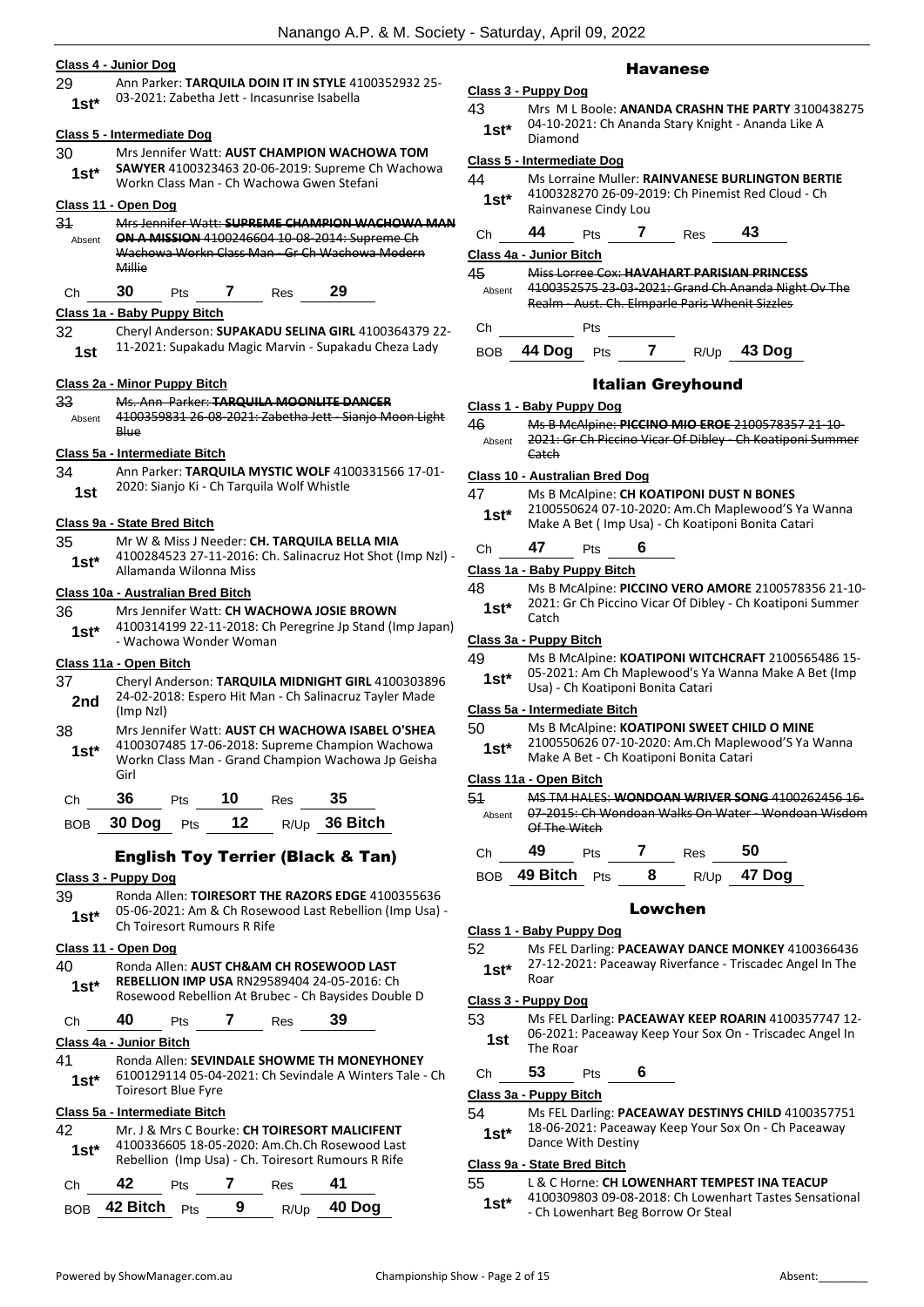|         | Ch 55 Pts 7 Res 54           |            |                                |                                             |                                                                                                                 |
|---------|------------------------------|------------|--------------------------------|---------------------------------------------|-----------------------------------------------------------------------------------------------------------------|
|         |                              |            |                                |                                             | BOB 55 Bitch Pts 8 R/Up 54 Bitch                                                                                |
|         |                              |            | Maltese                        |                                             |                                                                                                                 |
|         | Class 4 - Junior Dog         |            |                                |                                             |                                                                                                                 |
|         |                              |            |                                |                                             | 56 Mr. Steve Standley & Mrs Bronwyn Standley: CH MALTICE                                                        |
|         |                              |            |                                |                                             | 1st* A MILLION DREAMS 4100351345 27-02-2021: Aust Ch<br>Cinecitta' Sagro Gra (Imp Italy) - Ch Maltice Andromeda |
| Ch 56   |                              |            | Pts 6                          |                                             |                                                                                                                 |
|         | Class 9a - State Bred Bitch  |            |                                |                                             |                                                                                                                 |
|         |                              |            |                                |                                             | 57 Mr. Steve Standley & Mrs Bronwyn Standley: CH MALTICE                                                        |
|         |                              |            |                                | Sagro Gra - Ch Toiperro Quintessential Kiss | 1st* DREAM A LIL DREAM 4100330675 14-12-2019: Ch Cincetta'                                                      |
|         | Ch 57 Pts 6                  |            |                                |                                             |                                                                                                                 |
|         |                              |            |                                |                                             | BOB 56 Dog Pts 7 R/Up 57 Bitch                                                                                  |
|         |                              |            |                                | <b>Miniature Pinscher</b>                   |                                                                                                                 |
|         | Class 4 - Junior Dog         |            |                                |                                             |                                                                                                                 |
| 58 —    |                              |            |                                |                                             | A Anson: CH. SILVERINO POETIC JUSTICE 2100562079 02-                                                            |
| $1st^*$ | <b>Warrior Princess</b>      |            |                                |                                             | 02-2021: Yaramanlodge Show No Mercy (Ai) - Silverino                                                            |
|         | Ch 58 Pts 6                  |            |                                |                                             |                                                                                                                 |
|         | Class 2a - Minor Puppy Bitch |            |                                |                                             |                                                                                                                 |
|         |                              |            |                                |                                             | 59 A Anson: LAPINSCHA DARE TO DAZZLE 4100361599 05-10-                                                          |
|         |                              |            |                                |                                             | 1st* 2021: Silverino Invincible - Ch. Desugar Miss Violet Deville                                               |
|         | Ch 59 Pts 6                  |            |                                |                                             |                                                                                                                 |
|         |                              |            |                                |                                             | BOB 58 Dog Pts 7 R/Up 59 Bitch                                                                                  |
|         |                              |            | <b>Papillon</b>                |                                             |                                                                                                                 |
|         | Class 9 - State Bred Dog     |            |                                |                                             |                                                                                                                 |
| 60      |                              |            |                                |                                             | b. bissett: <b>BORDELL BEAUREGARDE</b> 4100324549 25-06-                                                        |
| 1st*    | Choice                       |            |                                |                                             | 2019: Papunique Designer Zircon - Papunique Pheobes                                                             |
|         | Class 1a - Baby Puppy Bitch  |            |                                |                                             |                                                                                                                 |
| 61      |                              |            |                                |                                             | Mr B Bissett & Mrs K Hembrow: <b>BORDELL MADEMOSELLE</b>                                                        |
| 1st*    |                              |            |                                | Dance - Ch. Genesia Brilliant Chieko        | MIA 4100365244 03-01-2022: Sup.Ch. Birikino Victory                                                             |
| BOB-Ch  | No Award                     |            | Pts                            |                                             |                                                                                                                 |
|         |                              |            |                                |                                             |                                                                                                                 |
|         | Class 4 - Junior Dog         |            | Pomeranian                     |                                             |                                                                                                                 |
| 62      |                              |            |                                |                                             | KIM HADDON: <b>ZEIGEN PHANTOM OF DREAMS</b> 4100351799                                                          |
| $1st*$  |                              |            |                                |                                             | 05-03-2021: Ch Zeigen Mark My Words - Ch Zeigen Queen                                                           |
|         | Of Dreams<br>62              |            | 6                              |                                             |                                                                                                                 |
| Сh      | Class 3a - Puppy Bitch       | Pts        |                                |                                             |                                                                                                                 |
| 63      |                              |            |                                |                                             | KIM HADDON: ZEIGEN QUIET IM SPEAKING 4100357671                                                                 |
| 1st*    |                              |            | - Zeigen Mesmerize Your Senses |                                             | 27-05-2021: Am Gr Ch/Aust Sup Ch Zeigen Aurora Australis                                                        |
| Сh      | 63                           | <b>Pts</b> | 6                              |                                             |                                                                                                                 |
| BOB     | 62 Dog                       | Pts        | 7                              |                                             | R/Up 63 Bitch                                                                                                   |
|         |                              |            |                                | <b>Tibetan Spaniel</b>                      |                                                                                                                 |
|         | Class 1 - Baby Puppy Dog     |            |                                |                                             |                                                                                                                 |
| 64      |                              |            |                                |                                             | Mr D and Mrs D Hedge: INNESLAKE BACK IN THE GAME                                                                |
| Absent  |                              |            | Ch Byrebaer Sophisticated Lady |                                             | 4100364871 22-12-2021: Gr Ch Shadowvale Moon Hunter -                                                           |
|         | Class 3 - Puppy Dog          |            |                                |                                             |                                                                                                                 |
| 65      |                              |            |                                |                                             | Mr D & Mrs D Hedge & Mr P & C & R Stringfellow:                                                                 |

**SHADOWVALE ELECTRIC DREAMS** 4100355027 15-05-2021: Shadowvale One Last Dance - Shadowvale Dream Of Jeanie Absent

Ch Pts

#### **Class 5a - Intermediate Bitch**

66 Mr D & Mrs D Hedge & Miss D Yates: **INNESLAKE AIR KISS** 2100540876 21-05-2020: Gr Ch Shadowvale Moon Hunter - 1st\* 2100540876 21-05-2020: Gr Ch<br>Ch Byrebaer Sophisticated Lady

#### **Class 11a - Open Bitch**

| 67<br>$1st*$ | Mrs C. Olive: BARRAJY MISS PRISSY PANTS 3100389117 20-<br>03-2019: Ch. Barrajy Beni Shan - Ch. Barrajy Styled To<br>Perfection |
|--------------|--------------------------------------------------------------------------------------------------------------------------------|
|              |                                                                                                                                |

| Ch. | 66                 | <b>Pts</b> | <b>Res</b> |               |
|-----|--------------------|------------|------------|---------------|
|     | BOB 66 Bitch $Pts$ |            |            | R/Up 67 Bitch |

## Group 1 - Specials

| Best            | 44                          | <b>Havanese</b>                                                                              |
|-----------------|-----------------------------|----------------------------------------------------------------------------------------------|
| Pts: 25         |                             | Ms Lorraine Muller: RAINVANESE BURLINGTON BERTIE                                             |
| R/Up            | 66                          | <b>Tibetan Spaniel</b>                                                                       |
| Pts: 15         |                             | Mr D & Mrs D Hedge & Miss D Yates: Inneslake Air Kiss                                        |
| Baby            | 4                           | <b>Cavalier King Charles Spaniel</b><br>Miss Amanda Dunne: Fasusq Love Lust N Lies           |
| Minor           | 1                           | <b>Australian Silky Terrier</b><br>Japatina Kennels: Japatina Aint Got Time For Dat          |
| <b>Puppy</b>    | 22                          | <b>Chihuahua (Long Coat)</b><br>Mrs Jennifer Watt: Wachowa Sorisso Penny Lane                |
| Junior          | 56<br><b>Million Dreams</b> | <b>Maltese</b><br>Mr. Steve Standley & Mrs Bronwyn Standley: Ch Maltice A                    |
| Inter           | 44                          | <b>Havanese</b><br>Ms Lorraine Muller: RAINVANESE BURLINGTON BERTIE                          |
| <b>State Br</b> | 57                          | <b>Maltese</b><br>Mr. Steve Standley & Mrs Bronwyn Standley: Ch Maltice<br>Dream A Lil Dream |
| Aus Br          | 19                          | Chihuahua (Long Coat)<br>Mrs. Jennifer Watt: Champion Wachowa 00 Seven                       |
| Open            | 38                          | <b>Chihuahua (Smooth Coat)</b><br>Mrs Jennifer Watt: Aust Ch Wachowa Isabel O'Shea           |

Finish Absent **14**

## Group 2 - Terrier Group

Ring 3 - Mrs Roslyn Seare (QLD)

Start Time:

#### Airedale Terrier

- **Class 2a - Minor Puppy Bitch**
- 68 S & J THOMSON: **BRISTOLIAN SUPERB BELLAIRE**
- 4100359688 23-08-2021: Lovedale Aire Of Distinction Ch. Lovedale Talk Of The Town **1st\***

BOB-Ch **68 Bitch** Pts **6**

#### American Staffordshire Terrier

#### **Class 4a - Junior Bitch**

69 Tamie Kilpatrick: **REDWHITENBLU LADY LUNA** 2100561120 21-02-2021: Redwhitenblu Destinys Warrior - Redwhitenblu First Hurrah **1st\***

BOB-Ch **69 Bitch** Pts **6**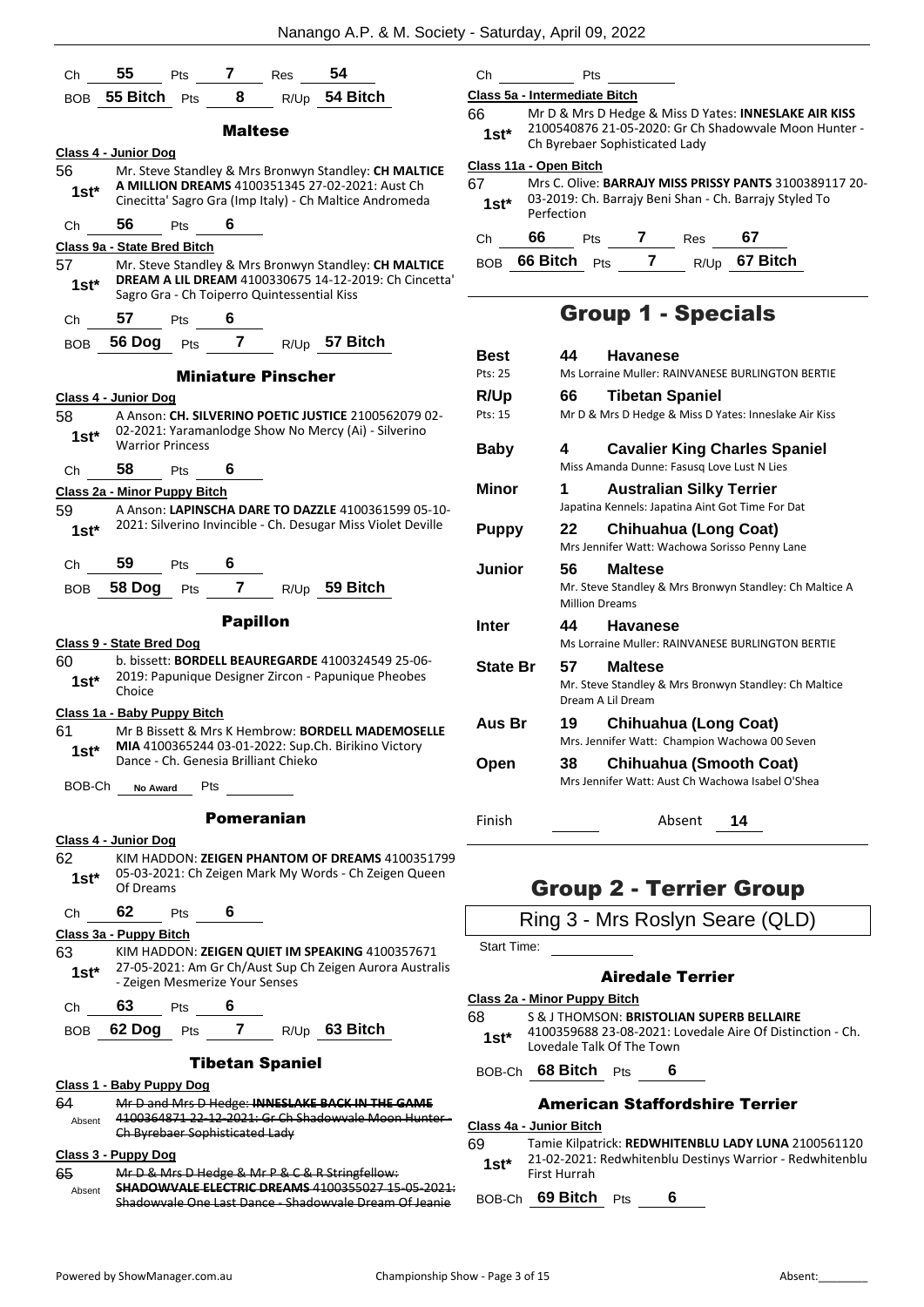|               |                                                                             |                            | <b>Australian Terrier</b>       |                                                                                                                   | Ch            | 80                                | Pts | 6                                             |            |                                                                                                                                                             |
|---------------|-----------------------------------------------------------------------------|----------------------------|---------------------------------|-------------------------------------------------------------------------------------------------------------------|---------------|-----------------------------------|-----|-----------------------------------------------|------------|-------------------------------------------------------------------------------------------------------------------------------------------------------------|
|               | Class 3 - Puppy Dog                                                         |                            |                                 |                                                                                                                   |               | Class 10a - Australian Bred Bitch |     |                                               |            |                                                                                                                                                             |
| 70<br>$1st*$  | Who (Imp NzI) - Ch Enomis Skys The Limit                                    |                            |                                 | Charlotte Sweeney: FALLINGWATER TRES MAGNIFIQUE<br>(AI) 4100350144 18-07-2021: Nz Ch Ch Tasdale Boo Guess         | 81<br>$1st*$  |                                   |     | (Imp Uk) - Aust Ch Dixiedaly Sweet Charity    |            | LJ Saxton: AUST CH. CATHASAIGH CAUSE AND EFFECT<br>3100371467 17-02-2018: Aust Ch Mimbre Gold Medallist                                                     |
| Ch            | 70<br>Pts                                                                   | 6                          |                                 |                                                                                                                   | Ch            | 81                                | Pts | 6                                             |            |                                                                                                                                                             |
|               | Class 1a - Baby Puppy Bitch                                                 |                            |                                 |                                                                                                                   |               |                                   |     |                                               |            | $R/Up$ 81 Bitch                                                                                                                                             |
| 71<br>$1st^*$ | Forbidden Fruit                                                             |                            |                                 | Mrs. Lauren Lobegeiger: ARONAW APPLE OF YOUR EYE<br>4100364998 30-10-2021: Aronaw Forget Me Knot - Aronaw         | <b>BOB</b>    | 80 Dog $Pts$ 7                    |     | <b>Staffordshire Bull Terrier</b>             |            |                                                                                                                                                             |
| 72            |                                                                             |                            |                                 | Charlotte Sweeney: FALLINGWATER UNDER MY SPELL (AI)                                                               |               | Class 1 - Baby Puppy Dog          |     |                                               |            |                                                                                                                                                             |
| 2nd           | 4199363793 30-10-2021: Ch Paxterr Aces High -<br>Fallingwater Regal Empress |                            |                                 |                                                                                                                   | 82<br>Absent  | Ssssssmokin                       |     |                                               |            | Mr. R&J Haley: LACHCON DEPUTY DAWG 4100365085 08-<br>11 2021: Ch Gemra Archie Caporn Ov Kelso - Ch Lachcon                                                  |
|               | Class 3a - Puppy Bitch                                                      |                            |                                 |                                                                                                                   |               |                                   |     |                                               |            |                                                                                                                                                             |
| 73            |                                                                             |                            |                                 | Charlotte Sweeney: FALLINGWATER LA VIE EST BELLE (AI)                                                             | 83            | Class 4 - Junior Dog              |     |                                               |            | F. McBride / L. & C. Doorackers: BROHEZ FORGE OF                                                                                                            |
| 1st           | - Ch Enomis Sky'S The Limit                                                 |                            |                                 | 4100359145 18-07-2021: Nz Ch Ch Tasdale Boo Guess Who                                                             | $1st*$        |                                   |     |                                               |            | EMPIRES (AI) 3100062351 18-02-2021: Uk. Ch. Kyraloebis<br>Italian Gigalo (Jw) (Schm) (Uk) - Brohez Flashback                                                |
| Ch            | 73<br>Pts                                                                   | 6                          |                                 |                                                                                                                   | Ch            | 83                                | Pts | 6                                             |            |                                                                                                                                                             |
| <b>BOB</b>    | 70 Dog $Pts$ 7 R/Up 73 Bitch                                                |                            |                                 |                                                                                                                   |               | Class 1a - Baby Puppy Bitch       |     |                                               |            |                                                                                                                                                             |
|               | Class 3 - Puppy Dog                                                         |                            | <b>Bull Terrier (Miniature)</b> |                                                                                                                   | 84<br>Absent  |                                   |     |                                               |            | Mr. R&J Haley: LACHCON PURE BLACK ELEGANCE<br>4100365082 08-11-2021: Ch Gemra Archie Caporn Ov Kelso                                                        |
| 74            |                                                                             |                            |                                 | Mr D F Beioley: DABEWS WEE COWBOY FROM HELL                                                                       |               | - Ch Lachcon Ssssssmokin          |     |                                               |            |                                                                                                                                                             |
| $1st*$        |                                                                             |                            |                                 | 4100361668 04-09-2021: Ch Witchend Wee Wilsun Pickett                                                             |               | Class 2a - Minor Puppy Bitch      |     |                                               |            |                                                                                                                                                             |
| Ch            | - Dabews Wee Tonia<br>74<br>Pts                                             | 6                          |                                 |                                                                                                                   | 85<br>$1st*$  | <b>Taino Dancing Thunder</b>      |     |                                               |            | Mr. L & C Doorackers: TAINO ONE OF THE LILIM<br>4100359615 11-08-2021: Ch Brohez Clash Of Kings (Ai) - Ch.                                                  |
|               | Class 2a - Minor Puppy Bitch                                                |                            |                                 |                                                                                                                   |               | Class 11a - Open Bitch            |     |                                               |            |                                                                                                                                                             |
| 75<br>$1st*$  | Qarma Daysz At Witchend                                                     |                            |                                 | Mrs S Roberts: WITCHEND WEE ISHKA BAB 4100359155<br>08-08-2021: Ch Witchend Wee Wilsun Pickett - Quinzeh          | 86<br>Absent  |                                   |     |                                               |            | R & J Haley: CH LACHCON AKUBRA GIRL 2100488656 27-<br>11 2017: Ch Highbourne Lonhro Ch Lachcon Ssssssmokin                                                  |
| Ch            | 75<br>Pts                                                                   | 6                          |                                 |                                                                                                                   | Ch            | 85                                | Pts | 6                                             | <b>Res</b> |                                                                                                                                                             |
|               | BOB 75 Bitch Pts                                                            | $\overline{\mathbf{r}}$    | R/Up                            | 74 Dog                                                                                                            | <b>BOB</b>    | 83 Dog                            | Pts | 7                                             |            | R/Up 85 Bitch                                                                                                                                               |
|               |                                                                             |                            | <b>Fox Terrier (Smooth)</b>     |                                                                                                                   |               |                                   |     |                                               |            | <b>West Highland White Terrier</b>                                                                                                                          |
|               |                                                                             |                            |                                 |                                                                                                                   |               |                                   |     |                                               |            |                                                                                                                                                             |
|               | Class 3 - Puppy Dog                                                         |                            |                                 |                                                                                                                   |               | Class 4 - Junior Dog              |     |                                               |            |                                                                                                                                                             |
| 76<br>$1st^*$ |                                                                             |                            |                                 | Jane Cantlon: FOXANATIC TOM YUM 4100357815 10-07-<br>2021: Ch Waitapu Willy Wonker - Ch Priorswood Bob Cat        | 87<br>$1st^*$ |                                   |     | Ch Whitebriar Jazzapella (Imp Nzl)            |            | Mr P & Mrs A Tohill: TARRAFERN YOURE THE VOICE<br>4100352279 16-03-2021: Ch Caspersz Champagne Charlie -                                                    |
| Ch            | 76<br>Pts                                                                   | 6                          |                                 |                                                                                                                   | Ch            | 87                                | Pts | 6                                             |            |                                                                                                                                                             |
|               | Class 4a - Junior Bitch                                                     |                            |                                 |                                                                                                                   |               | Class 2a - Minor Puppy Bitch      |     |                                               |            |                                                                                                                                                             |
| 77<br>$1st^*$ | Mr D T Nilsen: PRIORSWOOD TOFFEE TONGUE<br>Priorswood Teena Teacup          |                            |                                 | 4100354528 02-04-2021: Priorswood Need For Speed -                                                                | 88<br>Absent  |                                   |     |                                               |            | Miss Kathy Mankey & Mr R Richardson: CHANCELOT HIGH<br>FLYER 4100357379 10-07-2021; Ch Questadore Flying High<br>(Ai) Champion Chancelot Makeway For Kenzie |
|               |                                                                             |                            |                                 |                                                                                                                   |               |                                   |     |                                               |            |                                                                                                                                                             |
| Ch            | 77<br>Pts<br>BOB 76 Dog Pts 7                                               | 6                          |                                 | R/Up 77 Bitch                                                                                                     | 89<br>1st     | Class 4a - Junior Bitch           |     |                                               |            | Mr P & Mrs A Tohill: TARRAFERN QUEEN OF JAZZ<br>4100352282 29-03-2021: Nz Ch Sup Ch Whitebriar Juan Del                                                     |
|               |                                                                             |                            | <b>Jack Russell Terrier</b>     |                                                                                                                   |               |                                   |     | Pino (Imp Nz) - Ch Tarrafern Jazz Is My Style |            |                                                                                                                                                             |
|               | Class 9 - State Bred Dog                                                    |                            |                                 |                                                                                                                   |               | Class 9a - State Bred Bitch       |     |                                               |            |                                                                                                                                                             |
| 78<br>$1st^*$ |                                                                             |                            |                                 | S & K Whyatt: CH BELLJACKS PRIME TIME 4100338231 14-<br>06-2020: Am Ch Dbf For Old Time Sake (Imp Usa) - Ch       | 90<br>$1st*$  |                                   |     | Ch. Whitebriar Jazzapella (Imp. Nz)           |            | Mr P & Mrs A Tohill: CH. TARRAFERN JAZZ IS MY STYLE<br>4100297955 20-09-2017: Ch. Caspersz Champagne Charlie -                                              |
|               | Belljacks Believe In Magic                                                  |                            |                                 |                                                                                                                   | Ch            | 90                                |     | Pts 7 Res                                     |            | 89                                                                                                                                                          |
| Ch            | 78<br>Pts                                                                   | $\overline{\phantom{a}}$ 6 |                                 |                                                                                                                   |               | BOB <b>90 Bitch</b> Pts 8         |     |                                               | R/Up       | 87 Dog                                                                                                                                                      |
| 79<br>$1st^*$ | Class 2a - Minor Puppy Bitch<br><b>Be Different</b>                         |                            |                                 | S & K Whyatt: BELLJACKS I HEARD A RUMOUR 4100358889<br>28-07-2021: Ch Belljacks Prime Time - Ch Belljacks Dare To |               |                                   |     |                                               |            |                                                                                                                                                             |
| Ch            | 79<br>Pts                                                                   | 6                          |                                 |                                                                                                                   |               |                                   |     |                                               |            |                                                                                                                                                             |

#### **Class 4 - Junior Dog**

80 G Lofting: **CH CATHASAIGH PHANTOM IN THE PARK AI** 3100418916 31-10-2020: Dogct Green Garnet - Ch Windypark Annies Wild Ride **1st\***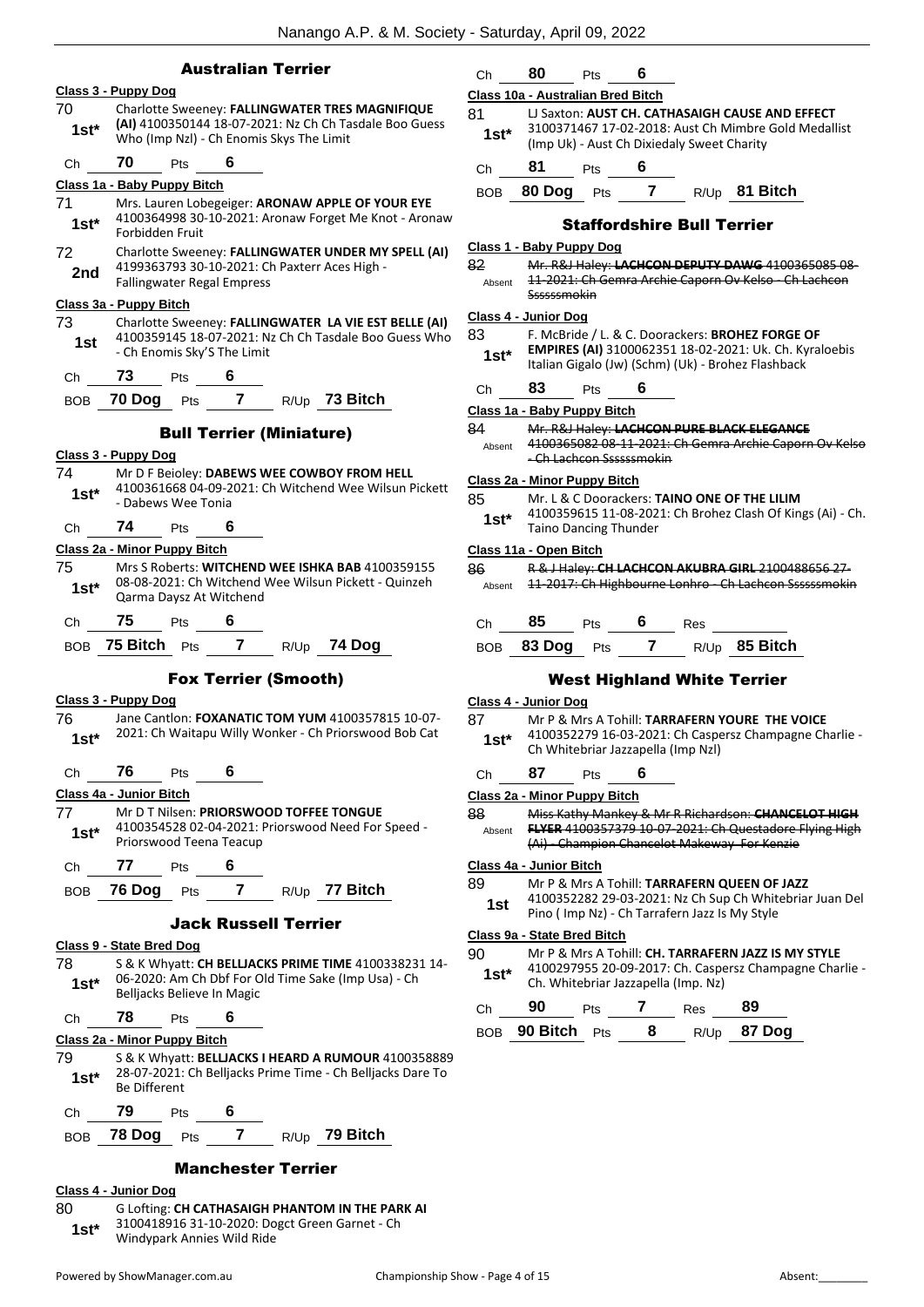## Group 2 - Specials

| Best<br>Pts: 22 | <b>Jack Russell Terrier</b><br>78.<br>S & K Whyatt: Ch Belljacks Prime Time                                  |
|-----------------|--------------------------------------------------------------------------------------------------------------|
| R/Up<br>Pts: 12 | <b>Fox Terrier (Smooth)</b><br>76<br>Jane Cantlon: Foxanatic Tom Yum                                         |
| Baby            | <b>Australian Terrier</b><br>71<br>Mrs. Lauren Lobegeiger: Aronaw Apple of your eye                          |
| Minor           | <b>Airedale Terrier</b><br>68<br>S & J THOMSON: BRISTOLIAN SUPERB BELLAIRE                                   |
| Puppy           | <b>Fox Terrier (Smooth)</b><br>76<br>Jane Cantlon: Foxanatic Tom Yum                                         |
| Junior          | <b>Staffordshire Bull Terrier</b><br>83.<br>F. McBride / L. & C. Doorackers: Brohez Forge Of Empires<br>(AI) |
| <b>State Br</b> | <b>Jack Russell Terrier</b><br>78<br>S & K Whyatt: Ch Belljacks Prime Time                                   |
| Aus Br          | <b>Manchester Terrier</b><br>81<br>LJ Saxton: Aust Ch. Cathasaigh Cause And Effect                           |
| Open            |                                                                                                              |

## Group 3 - Gundog Group

Finish Absent **4**

Ring 2 - Ms Diana Norman (QLD)

Start Time:

#### **Brittany**

**Class 3a - Puppy Bitch**

91 Mrs K & Ms K Ward: **WAMEIKA YOU ONLYLIVE ONCE** 4100356090 08-06-2021: Am Ch./ Aust Sup. Ch. Gunnin'for You At Sierra (Imp Usa) - Wameika Vivicaouspixie **1st\***

BOB-Ch **91 Bitch** Pts **6**

#### Cocker Spaniel

#### **Class 2 - Minor Puppy Dog**

- 92 Mr. Wayne Sheppard: **KOKOPUPS SUSPICIOUSLY RISKY** 4100362498 25-09-2021: Uk Sh Ch Ch Ch Kyna Albert
	- **1st** 4100362498 25-09-2021: UK Shien Chich Kyha<br>Tatlock (Imp Uk) Kokopups A Timeless Classic

#### **Class 5 - Intermediate Dog**

93 Ms. H J Yeates: **MYSHALAIR BETYA GUNNA LOOK** 4100344734 04-10-2020: Ch Ravensnite Betya Bottom Dollar Ca - Ch Myshalair Style In Motion **1st\***

#### **Class 10 - Australian Bred Dog**

94 Mrs Kay Hutt: **ACIJAY LOOK WHO IS HERE AT KAPOINT** 4100341008 04-08-2020: Pencandy Squeaky Clean - Acijay 1st\* 4100341008 04-08-<br>Games People Play

Ch **92** Pts **8** Res **94**

#### **Class 1a - Baby Puppy Bitch**

- 95 Mrs Kay Hutt: **KAPOINT JUST WANT TO CELEBRATE** 4100363314 08-11-2021: Acijay Look Who Is Here At 1st\* 4100363314 08-11-2021: Acijay Look Who Is H<br>Kapoint - Pencandy Just Born To Be At Kapoint
- 96 Ms. H J Yeates: **MYSHALAIR ALL STYLE WTH KISSES** 4100363710 23-11-2021: Tarrendayle Kiss And Tell - Ch 2nd 4100363710 23-11-2021:<br>Myshalair Style In Motion

#### **Class 2a - Minor Puppy Bitch**

97 Ms. H J Yeates: **MYSHALAIR BETYA LIKE MY STYLE** 4100360055 25-08-2021: Ch Ravensnite Betya Bottom **1st** 4100360055 25-08-2021: Ch Ravenshite B<br>Dollar Ca - Myshalair Steppin Out In Style

#### **Class 9a - State Bred Bitch**

98 Mrs Kay Hutt: **CH. BRALMICO HEARTS N ROSES** 4100317714 14-02-2019: Ch. Jayzander Soul Man At **1st** <sup>4100317714 14-02-2019: Ch. Jayzande<br>Pencandy (Imp Uk) - Pencandy Cienna</sup>

#### **Class 10a - Australian Bred Bitch**

99 Ms. H J Yeates: **MYSHALAIR POETRY IN MOTION** 4100348782 26-01-2021: Ch Ravensnite Betya Bottom **1st** 4100348782 26-01-2021: Ch Ravenshite Bety<br>Dollar Ca - Ch Watersmeet Dancing At Dusk

#### **Class 11a - Open Bitch**

100 Mr. Wayne Sheppard: **KOKOPUPS A TIMELESS CLASSIC** 4100319886 25-02-2019: Avila Request Accepted (Imp Nzl) - Joerana Sky Of Diamonds **1st\***

| Ch — | 98               | <b>Pts</b> | - 9 | Res | 100                 |
|------|------------------|------------|-----|-----|---------------------|
|      | BOB 98 Bitch Pts |            |     |     | 12 $R/Up$ 100 Bitch |

### Cocker Spaniel (American)

#### **Class 2 - Minor Puppy Dog**

101 Ms B McAlpine: **FARNSMERE STRIKE IT RICH** 3100438727 20-08-2021: Am Ch Scottfree Wizard Of Wall Street (Imp Usa) - Am Ch Silverhall Strike Back (Imp Usa) **1st\***

#### **Class 11 - Open Dog**

102 Mrs G Lazar: **CH PARKAVON MIDNIGHT ZORRO (IMP NZ)** 05884-2017 19-05-2017: Am & Can & Nz Sprch Mar-K Parkavon's Midnight Eclipse (Usa) - Ch Parkavon Ribbons Nd Rainbows Absent

#### BOB-Ch **101 Dog** Pts **6** R/Up-Res

#### English Springer Spaniel

#### **Class 11 - Open Dog**

- 103 Mrs Camille Lawson: **CH. GLENKINCHIE THE SHERIFF** 3100362117 12-08-2017: Ch. Kinsheran Don Alfonso - Ch. 1st<sup>\*</sup> 3100362117 12-08-2017: C<br>Glenkinchie Mist Of Avalon
- Ch **103** Pts **6**
- **Class 2a - Minor Puppy Bitch**
- 104 M & C Lawson: **GLENKINCHIE BODECIA** 3100437918 27-09- 2021: Sup. Ch. Kinsheran Ferrando - Ch. Glenkinchie 1st<sup>\*</sup> <sup>2021:</sup> Sup. Ch. Kin<br>Downtown Abbey

#### Ch **104** Pts **6**

BOB **103 Dog** Pts **7** R/Up **104 Bitch**

#### German Shorthaired Pointer

#### **Class 1 - Baby Puppy Dog**

- 105 Dr Heather Reynolds: **TEALPOINT INDIAN CHIEF**
- 4100363629 14-11-2021: Grand Ch Tealpoint Excaliburthemagician Et Ca - Tealpoint Keeper Of The Game (Ai) **1st\***

#### **Class 5 - Intermediate Dog**

#### 106 Dr Heather Reynolds: **TEALPOINT GAME HUNTER (A1)**

4100331881 17-12-2019: Avaline Tissot (Imp Srb) - Grand **1st**\* 4100331881 17-12-2019: Avaline list<br>Ch Tealpoint Dances With Diamonds

### Ch **106** Pts **6**

#### **Class 3a - Puppy Bitch**

107 O Gillies, J Toyer & M Belle Isle: **BROWNHUNT NADIA** 2100568251 01-06-2021: Avaline Tissot (Imp Srb) - Ch 1st\* <sup>2100568251 01-0</sup><br>Brownhunt Lilith

#### **Class 11a - Open Bitch**

- 108 JV Toyer, O Gillies & M Belle Isle: **GILLBRAE HOT**
- **CHOCOLATE CHIP AI** 2100511656 01-11-2018: Irl Sh Ch, Lux **1st\*** CHOCOLATE CHIP AT 2100511656 01-11-2018: Irl Sn Ch, Lux<br>Ch, Int Ch Tomanipoint Celtic Knight Irl - Gillbrae Black Lace

| C <sub>h</sub> | 108               | <b>Pts</b> |     | Res | 107                       |
|----------------|-------------------|------------|-----|-----|---------------------------|
|                | BOB 108 Bitch Pts |            | - 8 |     | <sub>R/Up</sub> 107 Bitch |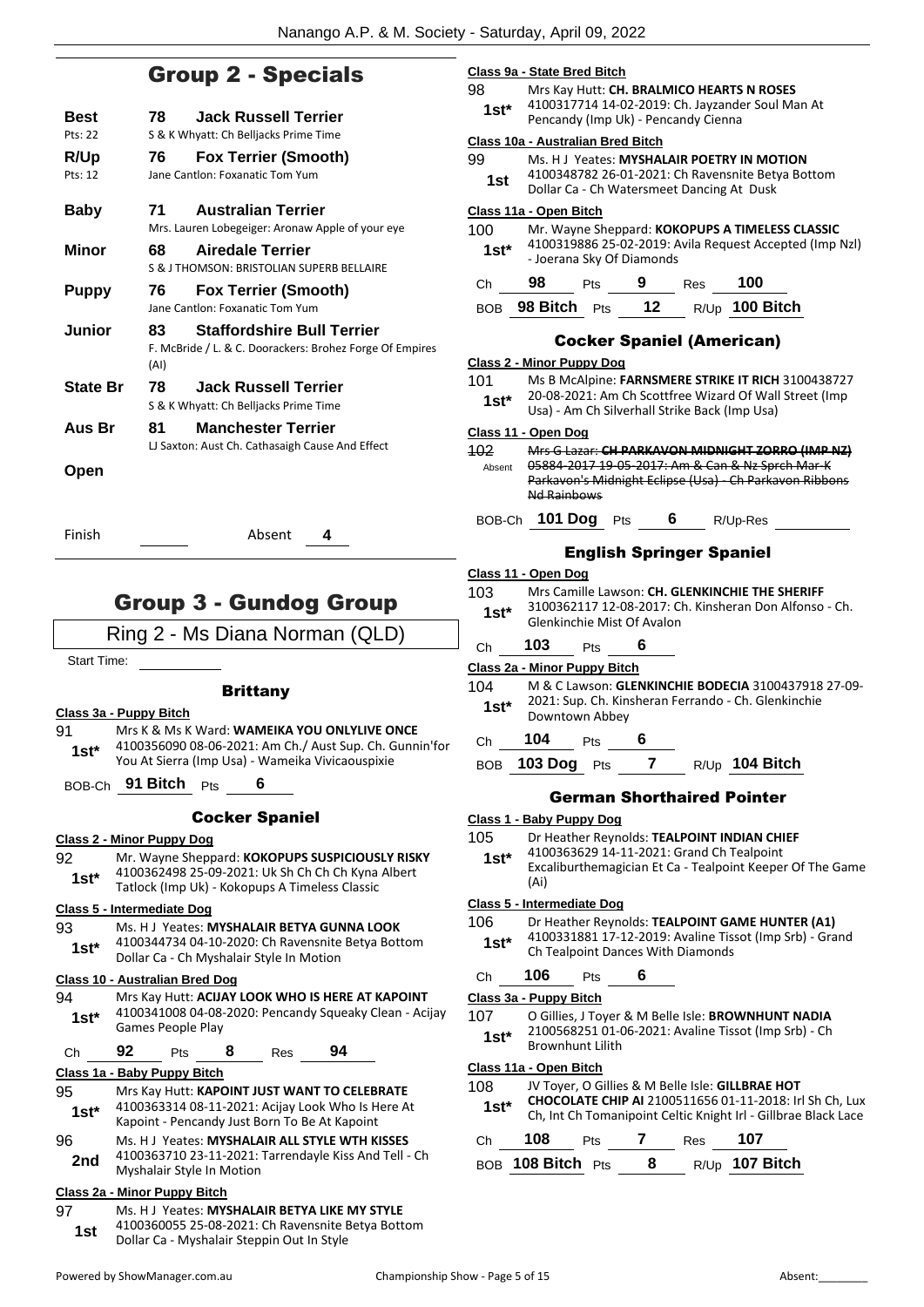#### Golden Retriever

#### **Class 1 - Baby Puppy Dog**

109 D. McAllister: **WYSIWYG LET THERE BE CARNAGE (AI USA)** 4100363501 23-10-2021: Am. Gch Emery's Walk The Line **1st** 4100363501 23-10-2021: Am. GCH EMEY'S Walk<br>At Cinamon Bay Dn - Wysiwyg If The Broom Fits

#### **Class 3 - Puppy Dog**

110 Rebbecka Rowett: **SIHSHAD GET YOUR SOLDIER ON** 4100356099 22-04-2021: Sihshad Uno Soul Singer - Sihshad Summer Time Love Absent

#### **Class 11 - Open Dog**

- 111 A.Adamopoulos: **SUP CH. WYSIWYG NOT A MOMENT TOO**
- **MOON** 4100301295 06-01-2018: Am. Ch/Can. Gr. Ch/ Sup.Ch. Nautilus Great Barrier Reef @Online (Imp Usa) - Ch. Wysiwyg First Time In Forever **1st\***

Ch **111** Pts **6** Res

#### **Class 1a - Baby Puppy Bitch**

- 112 D. McAllister: **WYSIWYG DIVIDE AND CONQUER (AI USA)** 4100363502 23-10-2021: Am. Gch Emery's Walk The Line **1st** 4100363502 23-10-2021: Am. GCh Emery's Walk<br>At Cinamon Bay Dn - Wysiwyg If The Broom Fits
	-

#### **Class 4a - Junior Bitch**

#### 113 A. Adamopoulos: **WYSIWYG ANY WHICH WAY U CAN**

- 4100344707 01-12-2020: Sup. Ch. Wysiwyg Livn The American Dream - Wysiwyg The Frill Of It All **1st\***
- 114 Mrs C Olive: **DOBRO SUPERNOVA IN THE SKY** 4100349105 10-01-2021: Multi Ch. Mad About You De Ria Vela (Esp) - **2nd** IV-01-2021: Multi Ch. Ma<br>Ch. Dobro Magic Of Enya

| J. | ເວ | œ<br>__ | 14 |  |
|----|----|---------|----|--|
|    |    |         |    |  |

BOB **111 Dog** Pts **8** R/Up **113 Bitch**

#### Irish Setter

#### **Class 10a - Australian Bred Bitch**

115 G Browne: **EIREANNMADA TIME AFTER TIME** 3100417906 06-10-2020: Eireannmada Now Or Never - Ch Eireannmada You Are My Destiny **1st\***

BOB-Ch **115 Bitch** Pts **6**

#### Labrador Retriever

#### **Class 1 - Baby Puppy Dog**

- 116 Ms. Khylie Wood: **MORNDEW REGAL TREASURE (AI)** 3100442072 16-11-2021: Int Ch Pol Gr Ch Avalanche
- **1st** 3100442072 16-11-2021: Int Ch Pol Gr Ch Ava<br>Kreuzburg (Pol) Morndew Grace And Favour

#### **Class 2 - Minor Puppy Dog**

117 C Olive & K & E Charnock: **ERAKY HUCKLEBERRY FYNN (AI)** 2100575688 30-09-2021: Am. Ch. Devonshire Huckleberry Finn (Usa) - Dancourt Remarkable Haley **1st\***

#### **Class 5 - Intermediate Dog**

- 118 P Grove: **SHARKENN TYRON** 4100327662 05-10-2019:
	- Caherciveen Landas Lochan Ora Sharkenn Reiko **1st**
- 119 Mackenzie Parr: **LENIMER AIREES JC TKS** 4100329119 14- 10-2019: Willowspring King Of The Wind (Imp Nzl) - Lenimer Lexa For Paris Absent

#### **Class 9 - State Bred Dog**

- 120 Ms. Khylie Wood: **SANDWOODLABS C U AT THE BEACH**
	- 4100356493 02-06-2021: Ch Wynstream Heez The Boss (Ai) 1st\* 4100356493 02-06-2021: Ch Wynst<br>Sandwoodlabs Sparkling Goddess

#### **Class 10 - Australian Bred Dog**

- 121 Henzell & Travers: **BONNSWAY DRESSED IN MIDNIGHT**
	- 2100552734 12-11-2020: Ch Bonnsway Dressed In Black **1st** 2100552734 12-11-2020: Ch Bonnsway Sculpture Of Time

| Ch | 121 | Pts | Res | 118 |
|----|-----|-----|-----|-----|
|    |     |     |     |     |

#### **Class 2a - Minor Puppy Bitch**

122 L, R & A Henzell: **SCOLOUVALLEY QUIET IM SPEAKING** 4100364502 23-09-2021: Ch Scolouvalley Triple X - Ch Bonnsway Twister Time **1st**

- 123 Ms. Khylie Wood: **SANDWOODLABS TALE ASOLDAS TIME** 4100364546 06-10-2021: Ch Scolouvalley Triple X - Ch
- Sandwoodlabs Kirrabillie **2nd**

#### **Class 4a - Junior Bitch**

124 P Grove: **PUDDNCREEK AND ALL THAT JAZZ** 2100560804 04-04-2021: Ch. Degel All The Right Signs - Puddncreek **1st**\* <sup>U4-U4</sup><br>Freva

#### **Class 5a - Intermediate Bitch**

- 125 Mrs C Olive: **DANCOURT MYSTIC JADE** 2100537975 25-03-
- 2020: Eraky In With A Chance ( Ai) Ch. Dancourt Queen 1st\* <sup>2020:</sup> Erak<br>Amberlou

#### **Class 11a - Open Bitch**

126 Mr R & Mrs L & Miss A Henzell: **AUSTRALIAN CHAMPION** 

- **BONNSWAY TWISTER TIME** 2100509995 28-11-2018: **1st\***
- Supch Blackboy Storm In A Teacup (Ai) Gr Ch Bonnsway A Matter Of Time

| Ch 126 Pts 10 Res 125 |  |                  |
|-----------------------|--|------------------|
| BOB 121 Dog Pts 14    |  | $R/Up$ 126 Bitch |

#### Lagotto Romagnolo

- **Class 3 - Puppy Dog**
- 127 Maneah Eberbach: **AMICILEALE SONDELLI** 4100362429 27- 09-2021: Amicileale Nutella Biscotto - Amicileale Diva Bianka **1st\***

#### Ch **127** Pts **6**

### **Class 2a - Minor Puppy Bitch**

128 S & J THOMSON: **BUONO-DOLCE JUST TALK ABOUT ME** 4100360939 31-08-2021: Ch. Amicileale Nutella Biscotto - **1st** 4100360939 31-08-2021: Ch. Amid<br>Ch. Trufflehunta Poetry In Motion

#### **Class 3a - Puppy Bitch**

| 128 | <b>Pts</b> |                                        | Res | 129                              |                                                                                                                          |
|-----|------------|----------------------------------------|-----|----------------------------------|--------------------------------------------------------------------------------------------------------------------------|
|     | <b>Pts</b> | 8                                      |     |                                  |                                                                                                                          |
|     |            | $\frac{1}{2}$ $\frac{1}{2}$<br>127 Dog |     | Ch Trufflehunta Poetry In Motion | G. LUND & J. WALL: BUONODOLCE MADE TO ORDER<br>4100360940 31-08-2021: Ch Amicileale Nutella Biscotto -<br>R/Up 128 Bitch |

#### Weimaraner

#### **Class 5a - Intermediate Bitch**

130 Helen Williams: **BELASHMAR ALL ABOUT THE GLORY** 4100344705 06-10-2020: Grausturn Valiant Shadow - Dual **1st**\* 4100344705 06-10-2020: Grausturn Va<br>Ch (T) Feldjaeger Power And Glory Ccd

BOB-Ch **130 Bitch** Pts **6**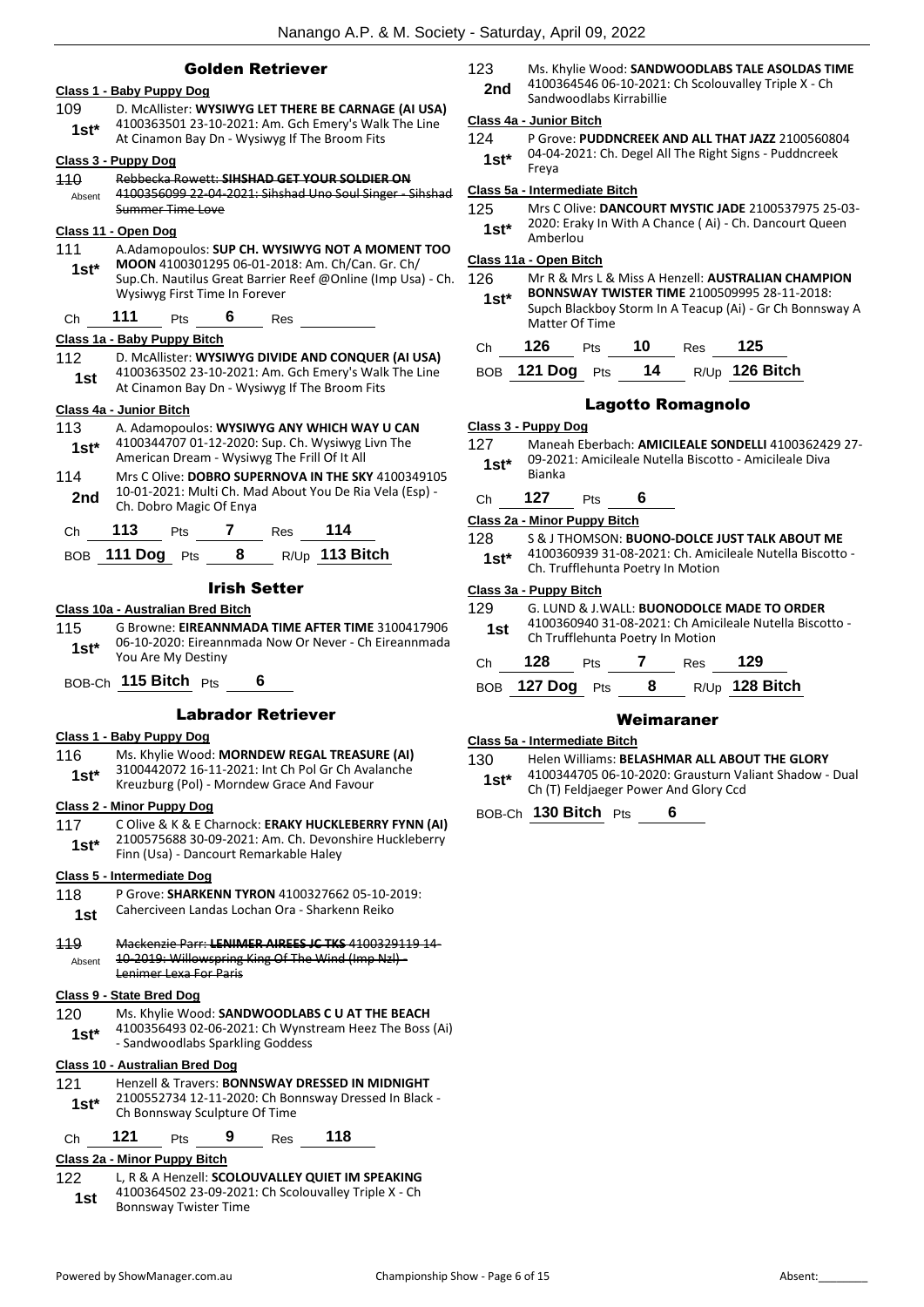## Group 3 - Specials

| Best<br>Pts: 25        | <b>Golden Retriever</b><br>111 -<br>A.Adamopoulos: Sup Ch. Wysiwyg Not A Moment too<br>Moon                                          |
|------------------------|--------------------------------------------------------------------------------------------------------------------------------------|
| R/Up<br>Pts: 15        | <b>English Springer Spaniel</b><br>103.<br>Mrs Camille Lawson: CH. Glenkinchie The Sheriff                                           |
| <b>Baby</b>            | <b>Cocker Spaniel</b><br>95<br>Mrs Kay Hutt: KAPOINT JUST WANT TO CELEBRATE                                                          |
| Minor                  | <b>English Springer Spaniel</b><br>104<br>M & C Lawson: Glenkinchie Bodecia                                                          |
| <b>Puppy</b>           | 127<br><b>Lagotto Romagnolo</b><br>Maneah Eberbach: Amicileale Sondelli                                                              |
| <b>Junior</b>          | <b>Labrador Retriever</b><br>124<br>P Grove: PUDDNCREEK And All That Jazz                                                            |
| Inter                  | Labrador Retriever<br>125<br>Mrs C Olive: Dancourt Mystic Jade                                                                       |
| <b>State Br</b>        | <b>Cocker Spaniel</b><br>98<br>Mrs Kay Hutt: CH. BRALMICO HEARTS N ROSES                                                             |
| Aus Br                 | <b>Labrador Retriever</b><br>121<br>Henzell & Travers: Bonnsway Dressed in Midnight                                                  |
| Open                   | Golden Retriever<br>111<br>A.Adamopoulos: Sup Ch. Wysiwyg Not A Moment too<br>Moon                                                   |
| Finish                 | Absent<br>3                                                                                                                          |
|                        | <b>Group 4 - Hound Group</b>                                                                                                         |
|                        | Ring 3 - Mrs Roslyn Seare (QLD)                                                                                                      |
| <b>Start Time:</b>     |                                                                                                                                      |
|                        | <b>Afghan Hound</b>                                                                                                                  |
| Class 4 - Junior Dog   |                                                                                                                                      |
| 131<br>1st*            | Mr D & Mrs C & Mr N McGreevy: BAYAN FIRE N ICE<br>4100348550 12-12-2020: Sup. Ch. Tahkira Firestorm - Sup.<br>Ch. Bayan Norse Maiden |
|                        | BOB-Ch 131 Dog Pts<br>6                                                                                                              |
|                        | <b>Basenji</b>                                                                                                                       |
| Class 4 - Junior Dog   |                                                                                                                                      |
| 132                    | Mr David Pearson.: FAYRELYN JUMLA OF AFRIKA                                                                                          |
| Absent<br>Afrika       | 4100358412 24 06 2021: Fayrelyn Masai Hunter Tango To                                                                                |
| Ch                     | Pts                                                                                                                                  |
| Class 3a - Puppy Bitch |                                                                                                                                      |
| 133<br>$1st^*$         | Mr David Pearson.: ERISEVE ZENNYO RYUO 4100356734<br>10-06-2021: Ch. Nailah Embracing The Decision - Zandeena<br>Luck Be A Lady      |
|                        | Class 5a - Intermediate Bitch                                                                                                        |
| 134<br>Absent          | Mr David Pearson.: NOTSYORANALA SIRIUS 4100333766<br>07-03-2020: Fayrelyn Masai Hunter - Fayrelyn Dream Of                           |
| Afrika                 |                                                                                                                                      |

## Ch **133** Pts **6** Res

BOB **133 Bitch** Pts **6** R/Up

|                                                            | <b>Beagle</b>                         |                                   |                               |        |                                            |                                                                                                              |  |  |
|------------------------------------------------------------|---------------------------------------|-----------------------------------|-------------------------------|--------|--------------------------------------------|--------------------------------------------------------------------------------------------------------------|--|--|
|                                                            | <b>Class 10 - Australian Bred Dog</b> |                                   |                               |        |                                            |                                                                                                              |  |  |
| Mrs. Tara McNicol: LUKARA ARCHERS LEGACY 4100328776<br>135 |                                       |                                   |                               |        |                                            |                                                                                                              |  |  |
|                                                            | $1st*$                                |                                   |                               |        |                                            | 29-10-2019: Culorgair Legacy - Ch. Culorgair Forlukara                                                       |  |  |
|                                                            |                                       |                                   |                               |        |                                            |                                                                                                              |  |  |
|                                                            | Сh                                    | 135                               | Pts                           | 6      |                                            |                                                                                                              |  |  |
|                                                            |                                       | Class 2a - Minor Puppy Bitch      |                               |        |                                            |                                                                                                              |  |  |
|                                                            | 136                                   |                                   |                               |        |                                            | Mrs. Tara McNicol: LUKARA POWER OF FAITH 4100361661                                                          |  |  |
|                                                            | $1st^*$                               |                                   |                               |        |                                            | 03-10-2021: Ch Orobay Burning Love - Lukara Inheritance                                                      |  |  |
|                                                            | Ch                                    | 136                               | Pts                           | 6      |                                            |                                                                                                              |  |  |
|                                                            |                                       |                                   |                               |        |                                            |                                                                                                              |  |  |
|                                                            | <b>BOB</b>                            | <b>135 Dog</b>                    | Pts                           | 7      |                                            | R/Up 136 Bitch                                                                                               |  |  |
|                                                            |                                       |                                   |                               | Borzoi |                                            |                                                                                                              |  |  |
|                                                            |                                       | Class 10a - Australian Bred Bitch |                               |        |                                            |                                                                                                              |  |  |
|                                                            | 137                                   |                                   |                               |        |                                            | Ms T M Hales: TARDOAN THYME AFTER THYME                                                                      |  |  |
|                                                            | $1st^*$                               |                                   |                               |        |                                            | 2100500321 28-05-2018: Ch. Russkimir Phantom Stranger -                                                      |  |  |
|                                                            |                                       |                                   | Ch. Russkimir Moscow Elegance |        |                                            |                                                                                                              |  |  |
|                                                            |                                       | BOB-Ch 137 Bitch Pts              |                               | 6      |                                            |                                                                                                              |  |  |
|                                                            |                                       |                                   |                               |        |                                            | <b>Dachshund Miniature (Long Haired)</b>                                                                     |  |  |
|                                                            |                                       | Class 4 - Junior Dog              |                               |        |                                            |                                                                                                              |  |  |
|                                                            | 138                                   |                                   |                               |        |                                            | Brittnee Davies: CHENLEI COOKIES N CREAM 2100565204                                                          |  |  |
|                                                            | 1st*                                  |                                   |                               |        |                                            | 11-04-2021: Westpriors Woodsmoke - Westpriors Walking                                                        |  |  |
|                                                            |                                       | On Air                            |                               |        |                                            |                                                                                                              |  |  |
|                                                            |                                       | <u>Class 9 - State Bred Dog</u>   |                               |        |                                            |                                                                                                              |  |  |
|                                                            | 139                                   |                                   |                               |        |                                            | BK & YJ Shaw: CH. SPLENDAK NEXT CHAPTER IN BOLD                                                              |  |  |
|                                                            | 1st*                                  |                                   |                               |        |                                            | 4100346993 03-12-2020: Gr Ch. Splendak First Chapter - Ch                                                    |  |  |
|                                                            |                                       |                                   | Maharlikah Tru Succesor       |        |                                            |                                                                                                              |  |  |
|                                                            | Ch                                    | 138                               | Pts                           | 7      | Res                                        | 139                                                                                                          |  |  |
|                                                            |                                       | <u> Class 3a - Puppy Bitch</u>    |                               |        |                                            |                                                                                                              |  |  |
|                                                            | 140                                   |                                   |                               |        |                                            | Deborah Rodgers: WAZEER THE WONDER WEINER                                                                    |  |  |
|                                                            | $1st*$                                |                                   |                               |        |                                            | 4100358423 20-07-2021: Aust Ch Ygeia Need You Now (Imp                                                       |  |  |
|                                                            |                                       |                                   |                               |        | Swe) - Aust Ch Almarjo Freya Von Schnitzel |                                                                                                              |  |  |
|                                                            |                                       | Class 4a - Junior Bitch           |                               |        |                                            |                                                                                                              |  |  |
|                                                            | 141                                   |                                   |                               |        |                                            | Tamie Kilpatrick: DIAMONVILLA WILLOWS OF CLEO                                                                |  |  |
|                                                            | 1st                                   |                                   |                               |        |                                            | 4100346349 29-11-2020: Gegreny Spiced Ebony -                                                                |  |  |
|                                                            |                                       |                                   | Wonderdachs Zelda             |        |                                            |                                                                                                              |  |  |
|                                                            | Christ                                | 140                               |                               |        | Pts 7 Res 141                              |                                                                                                              |  |  |
|                                                            |                                       |                                   |                               |        |                                            | BOB 138 Dog Pts 9 R/Up 139 Dog                                                                               |  |  |
|                                                            |                                       |                                   |                               |        |                                            |                                                                                                              |  |  |
|                                                            |                                       |                                   |                               |        |                                            | <b>Dachshund (Smooth Haired)</b>                                                                             |  |  |
|                                                            |                                       | Class 3 - Puppy Dog               |                               |        |                                            |                                                                                                              |  |  |
|                                                            | 142                                   |                                   |                               |        |                                            | Ms L Johnstone: BEKKRI ROCKIN WITH STYLE 4100359945<br>19-07-2021: Am Gr Ch Aust Ch Joy-Dens Rockin Robin Ss |  |  |
|                                                            | Absent                                |                                   | (Imp Usa) Boskahun Donna Kay  |        |                                            |                                                                                                              |  |  |
|                                                            |                                       |                                   |                               |        |                                            |                                                                                                              |  |  |

Ch Pts \_ **Class 2a - Minor Puppy Bitch**

#### 143 Ms L Johnstone: **BEKKRI ROCKIN TO THE MUSIC** Absent 4100359946 19-07-2021: Am Gr Ch Aust Ch Joy-Dens Rockin Robin Ss (Imp Usa) - Boskahun Donna Kay

Ch Pts

 $BOB$  Pts  $R/Up$ 

#### Dachshund Miniature (Smooth Haired)

#### **Class 9 - State Bred Dog**

- 144 Theodore Boland: **WAZEER WALTER WEINER** 4100358422
	- 20-07-2021: Aust Ch Ygeia Need You Now Aust Ch Almarjo Freya Von Schnitzel **1st\***

### Ch **144** Pts **6**

#### **Class 4a - Junior Bitch**

145 BK & YJ Shaw: **SPLENDAK SWEET N SASSY** 4100349749 07- 02-2021: Gersndach Brief Encounter - Gersndach Wata 1st<sup>\*</sup> U<sup>2-2021</sub>:</sup>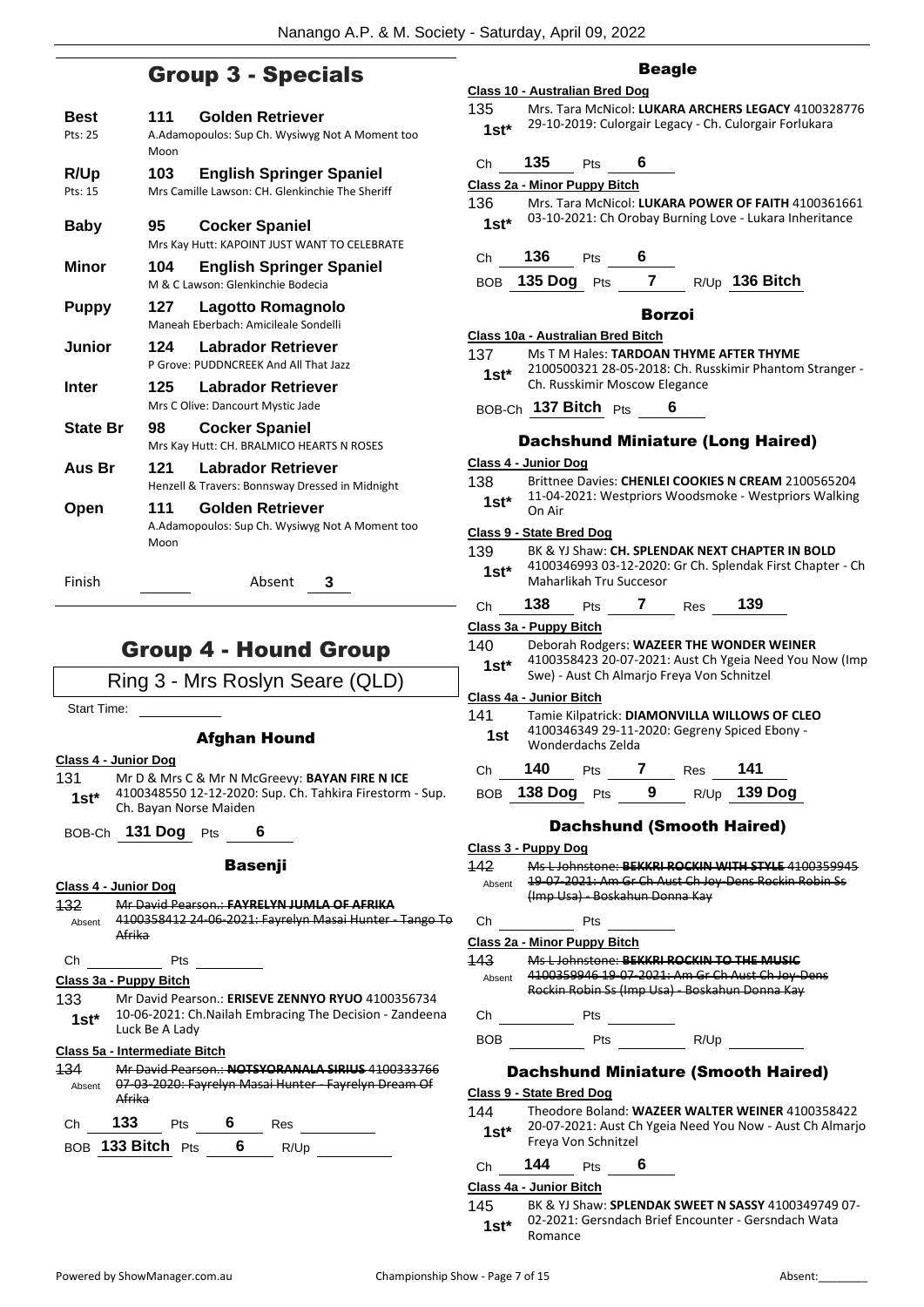| Сh         | 145                                   | Pts            | 6              |                            |                                                                                                                |  |
|------------|---------------------------------------|----------------|----------------|----------------------------|----------------------------------------------------------------------------------------------------------------|--|
|            | BOB 145 Bitch Pts                     |                | 7              |                            | R/Up 144 Dog                                                                                                   |  |
|            |                                       |                |                |                            |                                                                                                                |  |
|            |                                       |                | Greyhound      |                            |                                                                                                                |  |
|            | <b>Class 10 - Australian Bred Dog</b> |                |                |                            |                                                                                                                |  |
| 146        |                                       |                |                |                            | Mr D & Mrs C & Mr N McGreevy: BAYAN HAZEE DAYS<br>4100305797 08-03-2018: Ch. Rantalaukan Leijonamieli - Ch.    |  |
| $1st*$     | Bayan Red Wine Days (Ai)              |                |                |                            |                                                                                                                |  |
| BOB-Ch     |                                       | 146 $\log$ Pts | 6              |                            |                                                                                                                |  |
|            |                                       |                |                | <b>Norwegian Elkhound</b>  |                                                                                                                |  |
|            | Class 4a - Junior Bitch               |                |                |                            |                                                                                                                |  |
| 147        |                                       |                |                |                            | M, D Senior & A Watt: KYXEN SKY 4100352309 15-02-2021:                                                         |  |
| 1st*       |                                       |                |                |                            | Graabine Jacob Kowalski - Ch Kyxen Sparkling Moscato                                                           |  |
|            |                                       |                |                |                            |                                                                                                                |  |
|            | BOB-Ch 147 Bitch Pts                  |                | 6              |                            |                                                                                                                |  |
|            |                                       |                |                | <b>Rhodesian Ridgeback</b> |                                                                                                                |  |
|            | <b>Class 9 - State Bred Dog</b>       |                |                |                            |                                                                                                                |  |
| 148        |                                       |                |                |                            | Mrs L. Fejer: MARMATIA ZIMBA SONATA (AI) 4100342399                                                            |  |
| $1st*$     | Nekira Radha (Ai)                     |                |                |                            | 24-08-2020: Ujamaa Symphoney Red (Ai) - Ch Marmatia                                                            |  |
|            | 148                                   |                |                |                            |                                                                                                                |  |
| Ch         |                                       | Pts            | 6              |                            |                                                                                                                |  |
|            | Class 1a - Baby Puppy Bitch           |                |                |                            |                                                                                                                |  |
| 149        |                                       |                |                |                            | Mrs L. Fejer: MARMATIA AUSSIE KHAMALI 4100365982 17-<br>12-2021: Ch Shakuru Beat It - Ch Marmatia Nekira Radha |  |
| $1st*$     | (Ai)                                  |                |                |                            |                                                                                                                |  |
|            | Class 5a - Intermediate Bitch         |                |                |                            |                                                                                                                |  |
| 150        |                                       |                |                |                            | Mrs L. Fejer: MARMATIA NYX SONATA (AI) 4100342398                                                              |  |
| 1st*       | Nekira Radha (Ai)                     |                |                |                            | 24-08-2020: Ujamaa Symphony Red (Ai) - Ch Marmatia                                                             |  |
|            | 150                                   | Pts            | 6              |                            |                                                                                                                |  |
| Ch         |                                       |                |                |                            |                                                                                                                |  |
| <b>BOB</b> | 148 Dog                               | Pts            | $\overline{7}$ |                            | $R/Up$ 150 Bitch                                                                                               |  |
|            |                                       |                | <b>Saluki</b>  |                            |                                                                                                                |  |
|            | Class 4a - Junior Bitch               |                |                |                            |                                                                                                                |  |
| 151        |                                       |                |                |                            | A Langford and S Spencer: ALSHIRA KITSUNE (AI)                                                                 |  |

2100558386 26-01-2021: Nz Ch Mwinda Zephan (Nz) - Dual Ch (Lc) Alshira Iolanthe Ai Et **1st\***

BOB-Ch **151 Bitch** Pts **6**

## Group 4 - Specials

| Best            | 131  | <b>Afghan Hound</b>                                                  |
|-----------------|------|----------------------------------------------------------------------|
| Pts: 21         |      | Mr D & Mrs C & Mr N McGreevy: Bayan Fire n Ice                       |
| <b>R/Up</b>     | 151  | Saluki                                                               |
| Pts: 11         |      | A Langford and S Spencer: Alshira Kitsune (AI)                       |
| Baby            | 149. | <b>Rhodesian Ridgeback</b><br>Mrs L. Fejer: Marmatia Aussie Khamali  |
| Minor           | 136  | <b>Beagle</b>                                                        |
|                 |      | Mrs. Tara McNicol: Lukara Power Of Faith                             |
| <b>Puppy</b>    | 133  | <b>Basenji</b>                                                       |
|                 |      | Mr David Pearson.: ERISEVE ZENNYO RYUO                               |
| Junior          | 131  | Afghan Hound<br>Mr D & Mrs C & Mr N McGreevy: Bayan Fire n Ice       |
| <b>Inter</b>    | 150  | <b>Rhodesian Ridgeback</b><br>Mrs L. Fejer: Marmatia Nyx Sonata (AI) |
|                 |      | <b>Dachshund Miniature (Long</b>                                     |
| <b>State Br</b> | 139  | Haired)                                                              |
|                 |      | BK & YJ Shaw: Ch. Splendak Next Chapter in Bold                      |
| Aus Br          | 146  | Greyhound<br>Mr D & Mrs C & Mr N McGreevy: Bayan Hazee Days          |
| Finish          |      | Absent<br>4                                                          |

## Group 5 - Working Dog Group

Ring 2 - Ms Diana Norman (QLD)

Start Time:

#### Australian Cattle Dog

#### **Class 5 - Intermediate Dog**

| 152    | S & K Whyatt: CH MORVIEW LETS MAKE SUM NOISE         |
|--------|------------------------------------------------------|
| $1st*$ | 4100337990 17-06-2020: Ch Morview Lets Rock N Roll - |
|        | Morview Outback Shadow                               |

Ch **152** Pts **6**

**Class 1a - Baby Puppy Bitch**

153 Mrs. Suzanne Ironmonger: **WAZWALLABY VENI VIDI VICI** 4100366522 03-12-2021: Ch Blucalypt Wild Child - Wazwallaby Flamin Hott Absent

**Class 3a - Puppy Bitch**

- 154 R & J Haley: **WAYKREST GONNA GETCHA** 4100353552 12-
	- Absent 04-2021: Ch Waykrest Silver Sam Ch Waykrest Servin Time

#### **Class 4a - Junior Bitch**

155 Mr A.Ziebell: **JAYBLUE COUNTRY JOURNEY (AI)**

4100351471 07-03-2021: Coomerith Blue Thunder - Aust Ch. Cloverdowns Sounds O Australia (Ai) **1st\***

#### **Class 9a - State Bred Bitch**

156 Mrs S Ironmonger: **WAZWALLABY JUST BECAUSE I CAN** 4100325034 14-07-2019: Wazwallaby Damage Control - Littlewaco Rose Tattoo **1st\***

| Ch 155 Pts 7 Res 156 |  |                  |
|----------------------|--|------------------|
| BOB $152$ Dog Pts 8  |  | $R/Up$ 155 Bitch |

#### Australian Kelpie

#### **Class 3a - Puppy Bitch**

157 S & K Whyatt: **SOUTHSPIRIT DANCING WITH A DIVA**

5100125332 19-06-2021: Gr Ch Kalan Spirit In The Sky Pt - **1st** DIUULASSER 19-06-2021: Gr Ch Kalish Upon A Star Ht **1** 

BOB-Ch **157 Bitch** Pts **6**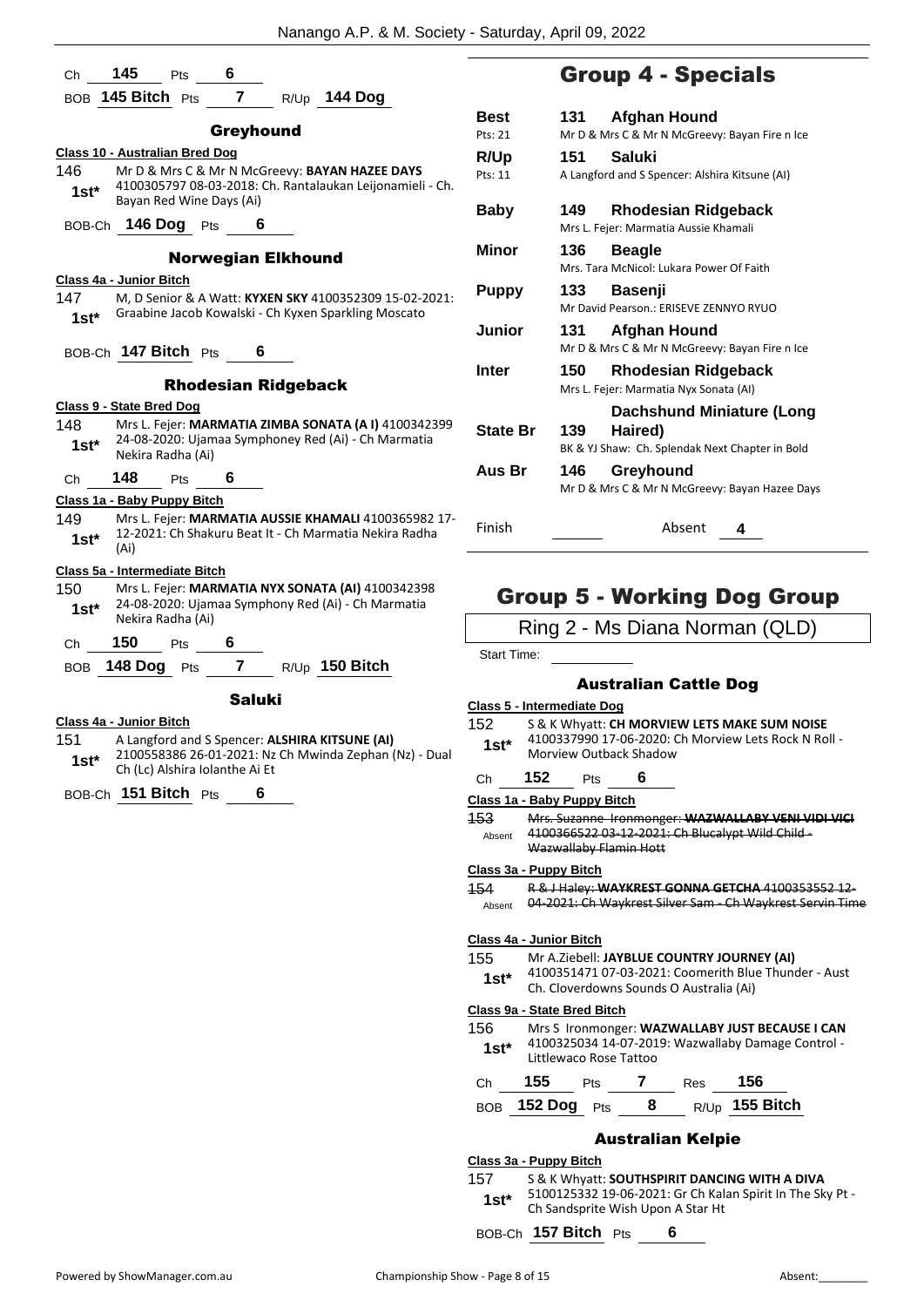#### Australian Shepherd

#### **Class 10 - Australian Bred Dog**

158 Miss D Puttock & Mr G Braithwaite: **AUST CH MAISILVA RISING EMPIRE** 2100407349 11-05-2014: Ch Blueamble Leisure Suit Larry - Silvanwood Mud Shake Absent

#### **Class 1a - Baby Puppy Bitch**

- 159 KL PEEK: **EDENSUNDOWN DANCING QUEEN** 2100576858 14-12-2021: Gbz Ch. Prt Jr Ch. Multi Ch. Sup Ch. Seventy Seven Cherised Desire (Imp Prt) - Aust Ch. Edensundown Dancing Diva Absent
- BOB-Ch Pts

#### Australian Stumpy Tail Cattle Dog

#### **Class 10 - Australian Bred Dog**

160 Ms Raechelle Miller: **CH. ARAVAN GERRY STANDING** 2100414951 02 09 2014: Ch. Aravan New Trix - Ch. Catlcamp Miss Muffett Absent

#### **Class 1a - Baby Puppy Bitch**

- 161 Mr. A. Ziebell: **KERIMARLO SILVER AURORA** 4100363015 25-10-2021: Justpuremac Its A Bushwacker - Aust Ch **2nd** <sup>25-10-2021: Justpurer</sup>
- 162 Louise Wilson: **BOSSDROVER NAROLLAH** 4100365453 09- 12-2021: Annipride Duke - Leaddog Min Min Light **1st\***
- BOB-Ch Pts

#### Beauceron

#### **Class 11 - Open Dog**

- 163 Mr R Riseley: **CH. GUBERNATOR CANIS MAYRAU (IMP CZE)** CMKU/BC/5864/19 20-06-2019: Frn. Ch. Mambo Des Bergers Noirs Du Jedi (Fra) - Aut. Ch. C.I.B. C.I.E. Cze. Ch. Cze. Gr Ch. Pol. Ch. Svk.Ch. Vdh. Ch. Habilete Z Ajysyt Ger. Bh. Ipo1. (Cze) **1st\***
- BOB-Ch **163 Dog** Pts **6**

#### Border Collie

#### **Class 11 - Open Dog**

164 R.F. & J.G.McKiernan: **CH.CANNYBEN LOCKED N LOADED** 4100285503 21-12-2016: Ch Khayoz Locked Out Of Heaven - Ch Classicyds Come In Spinner **1st\***

#### Ch **164** Pts **6**

#### **Class 1a - Baby Puppy Bitch**

- 165 Jenni Timperley: **EYLESVIEW SUGAR PLUM PUDDIN** 4100364346 14-12-2021: Clankelton Kings Owar - Eylesview 2nd <sup>4100304340</sup> 14-<br>Darling Of Mine
- 166 J, N & M Attridge: **CLASSICYDS U KNOW U WANT ME** 4100364781 06-12-2021: Supreme Ch Bordarita Im So 1st\* ML 4100364781 06-12-2021: Supreme<br>Cool (Ai) - Ch. Wynnlake Its My Round

#### **Class 5a - Intermediate Bitch**

- 167 Ms E Buchanan and Mr S & Mrs K Leslie: **TRUCHARM THE EDGE OF LOVE** 4100334608 06-03-2020: Ch Cannyben Locked N Loaded - Trucharm Colour My World Rn Adx Jdx Jdo Spd Gd Sd **1st\***
- Ch **167** Pts **6**

BOB **164 Dog** Pts **7** R/Up **167 Bitch**

#### German Shepherd Dog

#### **Class 3a - Puppy Bitch**

168 Irene Hayton: **AUST. CH. MASTERTON HAWAII FIVE O** 4100353616 21-04-2021: Ch. Brigenti Ice Fire 'A' 'Z' H-Neg Bscl.1 Et Ccd Cd Re Rae Ht - Ch. La Guardia Waltzing Matilda 'A' 'Z' Absent

#### **Class 11a - Open Bitch**

#### 169 Rebbecka Rowett: **FAX NEXUS OF LIGHT N DARK**

Absent 4100273454 08-03-2016: Indio Di Casa Nobili - Fax Iwi Toula

#### Maremma Sheepdog

#### **Class 4 - Junior Dog**

170 PM McNeill: **CHINCONA THUNDER ROAD** 2100554604 15- Absent 12-2020: Chincona Scotland Yard - Chincona Lovely Rita

BOB-Ch Pts

#### Shetland Sheepdog

#### **Class 1 - Baby Puppy Dog**

171 Sheila Marchant: **SAFAREE ISLA SCALLOWAY** 4100365081 31-10-2021: Learick Lite My Fire - Very Black Velvet Z **1st Dablovy Studanky** 

#### **Class 9 - State Bred Dog**

172 Ms KJ Lutzow: **TESSKATEL TOBIAS** 4100343431 18-09-2020: Aust Ch Tesskatel Liam James - Aust Ch Mallaraba Mystery 1st <sup>Aust C</sup>

#### Ch **172** Pts **6**

#### **Class 1a - Baby Puppy Bitch**

173 Ms KJ Lutzow: **TESSKATEL PEGGIE SUE** 4100365578 29-12- 2021: Tesskatel Rockabilly Rebel - Aust Ch Mallaraba **1st**\* 2021: Te<br>Mystery

#### **Class 5a - Intermediate Bitch**

174 Ms KJ Lutzow: **TESSKATEL SWEET SOPHIE** 4100343432 18- 09-2020: Aust Ch Tesskatel Liam James - Aust Ch Mallaraba **1st**\* UP-2020: Aust C<br>Mystery Solved

#### **Class 9a - State Bred Bitch**

- 175 MR T N & MRS R G RAY: **SHELAMOUR LIL TOWN FLIRT**
	- 4100314029 24-11-2018: Sup Ch Jaemist Midsummer
	- **1st** 4100314029 24-11-2018: Sup Ch Jaemist M<br>Nights Dream Gavend Bit Ov Hocus Pocus

| 176<br>$1st*$ |                       | Shelamour Lil Town Flirt |   |            | MR T N & MRS R G RAY: CH SHELAMOUR DEAR PRUDENCE<br>4100346955 19-12-2020: Ch Louanda Frequent Flyer - |  |
|---------------|-----------------------|--------------------------|---|------------|--------------------------------------------------------------------------------------------------------|--|
| Ch            | 176                   | <b>Pts</b>               | 8 | <b>Res</b> | 175                                                                                                    |  |
|               | $ROB$ 176 Bitch $Pts$ |                          | 9 |            | $R/Up$ 175 Bitch                                                                                       |  |

#### Welsh Corgi (Pembroke)

#### **Class 11 - Open Dog**

177 Gloria Woodward: **CH ABERLEE RIGHT HERE WAITING** 4100339518 13-07-2020: Ch Merthyr Wanda Long Wait(Imp Nz) - Ch Aberlee Some Say Love Absent

#### Ch Pts

#### **Class 2a - Minor Puppy Bitch**

- 178 M.J. BROUGHTON: **BECASSMIC LUV AMONG THE RUINS**
- 4100360975 11-09-2021: Ch. Aberlee Pushing The Limits (Ai) - Becassmic Kate Hepburn **1st\***

#### **Class 3a - Puppy Bitch**

- 179 C Cameron: **ANTUDOR COLORME CHANTILLY LACE AT**
- **PLZWELCOM** 4100353854 10-04-2021: Ch Fergwyn I Had A 1st\* PLZWELCOM 4100353854 10-04-2021<br>Dream - Ch Antudor Colorme Kathleen
- 180 Gloria Woodward: **ABERLEE LOVE MY WAY AI** 4100357065 17-06-2021: Ch Aberlee Over The Limit - Ch Aberlee Best Of My Love Absent

#### **Class 4a - Junior Bitch**

181 E&M Tyler: **ANWYL DANCE TIL DAWN** 2100559134 06-02- 2021: Ch Anwyl Leave Thlast Dance For Me - Ch Anwyl Early Morning Light Absent

#### **Class 5a - Intermediate Bitch**

- 182 margaret broughton: **BECASSMIC PERFECT ILLUSION (AI)** 4100323511 23-06-2019: Sup.Ch. Anwyl Fast Track To Paris
- 1st\* 4100323511 23-06-2019: Su<br>Ch. Becassmic Uptown Girl -
- 183 Sheree Kilby: **ABERLEE REIGN OF LOVE** 4100344751 02-10- Absent 2020: Ch Aberlee Stuck On You - Ch Aberlee Bubbling Sugar

176 MR T N & MRS R G RAY: **CH SHELAMOUR DEAR PRUDENCE**

# **Class 11a - Open Bitch**

| .      |     |          |  |
|--------|-----|----------|--|
| BOB-Ch | Pts | R/Up-Res |  |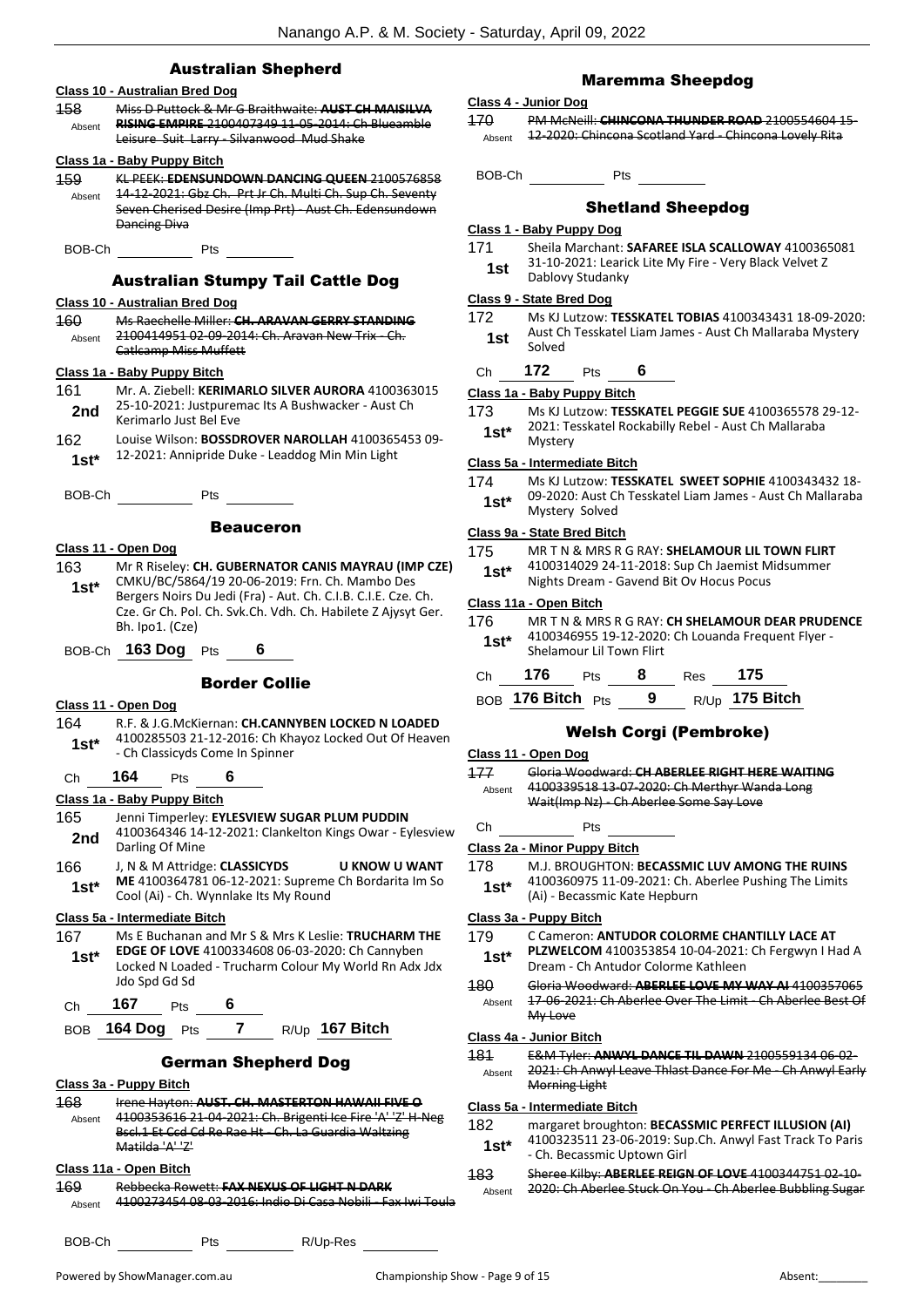

184 MR K Blake & MRS E Blake: **PEMMAGIC DRESSED FOR SUCCESS (AI)** 4100349019 13-01-2021: Ch.Wamphyri Midnight Memories (Ai) - Ch.Antudor Best Kept Secret **1st\*** Ch **179** Pts **9** Res **184** BOB **179 Bitch** Pts **9** R/Up **184 Bitch**

## Group 5 - Specials

| <b>Best</b> |       | 176 Shetland Sheepdog                                  |
|-------------|-------|--------------------------------------------------------|
| Pts: 20     |       | MR T N & MRS R G RAY: Ch Shelamour Dear Prudence       |
| R/Up        | 164 - | <b>Border Collie</b>                                   |
| Pts: 10     |       | R.F. & J.G.McKiernan: CH.Cannyben Locked N Loaded      |
|             |       | <b>Australian Stumpy Tail Cattle</b>                   |
| Baby        | 162   | Doa                                                    |
|             |       | Louise Wilson: Bossdrover Narollah                     |
| Minor       | 178   | <b>Welsh Corgi (Pembroke)</b>                          |
|             |       | M.J. BROUGHTON: BECASSMIC LUV AMONG THE RUINS          |
| Puppy       | 179   | <b>Welsh Corgi (Pembroke)</b>                          |
|             |       | C Cameron: Antudor Colorme Chantilly Lace at Plzwelcom |
| Junior      | 155   | <b>Australian Cattle Dog</b>                           |
|             |       | Mr A.Ziebell: Jayblue Country Journey (AI)             |
| Inter       | 152   | <b>Australian Cattle Dog</b>                           |
|             |       | S & K Whyatt: Ch Morview Lets Make Sum Noise           |
| State Br    | 175   | <b>Shetland Sheepdog</b>                               |
|             |       | MR T N & MRS R G RAY: Shelamour Lil Town Flirt         |
| Aus Br      |       |                                                        |
|             |       |                                                        |
| Open        | 176 — | <b>Shetland Sheepdog</b>                               |
|             |       | MR T N & MRS R G RAY: Ch Shelamour Dear Prudence       |
|             |       |                                                        |

Finish Absent **12**

## Group 6 - Utility Group

Mrs Vicki Schneider (QLD)

Start Time:

#### Akita

#### **Class 11 - Open Dog**

185 Mr C and Mrs M Moffat: **AM AUST CH ALCHEMIST ROLLING THE DICE AT KAISHO (IMP U.S.A)** WS65297401 03-10-2018: Am Ch Alchemist I'm In Your Mind Like A Foul Thought U.S.A - Am Ch Tamonten Overtaking The West By Storm Atalchemist (Imp Rus) **1st\***

BOB-Ch **185 Dog** Pts **6**

#### Alaskan Malamute

#### **Class 5 - Intermediate Dog**

- 186 Narelle Adams: **CH ANNAKPOK THE DEVILS KISS (AI)** 4100347167 07-09-2020: Am Ch. Sno Klassic In Your Face (Usa) - Ch Ironpride's Devil Wears Prada (Imp Canada) **1st\***
- Ch **186** Pts **6**

#### **Class 4a - Junior Bitch**

- 187 Narelle Adams: **ANNAKPOK THIRD TIMES A CHARM**
- 4100350462 31-01-2021: Snowshoes Noble One (Imp Uk) Annakpok Tears In Heaven **2nd**

188 K. KNIGHT / L. BOULTON: **AUST CH ICEPAWS ROCKN DAHOUS WITH REBA** 4100353887 29-03-2021: Aust Ch / Rus. Jr Ch Legacy Of Fire From Konev - Bor (Imp Rus) - Icepaws Yewl Be My Baby **1st\*** Ch **188** Pts **7** Res **187** BOB **186 Dog** Pts **8** R/Up **188 Bitch** Bernese Mountain Dog **Class 3a - Puppy Bitch** 189 M & B ESLICK: **AZZABERN PURPLE RAIN** 2100566395 24-05- 2021: Azzabern Hugo Boss - Bertheim Diamonds Are 1st<sup>\*</sup> <sup>2021: A</sup><br>Forever

BOB-Ch **189 Bitch** Pts **6**

**Class 10a - Australian Bred Bitch**

190 I Campbell and D Bastin: **BOXVALE RUNSWITHPASSION** 4100348028 24-11-2020: Ukch Irlch Winuwuk Lust At First **1st** 4100348028 24-11-2020: UKCh Irich W<br>Sight - Nz Ch Ronin Runs With Scissors

BOB-Ch **190 Bitch** Pts **6**

#### Dobermann

**Class 5 - Intermediate Dog** 191 Mr John & Mrs Maree Nesbitt: **CH. WATTAVUE INNOCENT** 

**EMBRACE** 4100339626 28-06-2020: Sup Ch Derringer What A Chance - Wattavue You Complete Me Absent

BOB-Ch Pts

#### Dogue de Bordeaux

**Class 4 - Junior Dog**

192 Paul and Rhianon Gibson: **LECHIENROUGE MILO DEAUVILLE** 4100351627 09-03-2021: Aust. Grand Ch. **1st\* DEAUVILLE** 4100351627 09-03-2021: Aust. **1**<br>Bordogue Jordan - Ch. Bordogue Coco Lyon

#### **Class 5 - Intermediate Dog**

- 193 David & Amanda ohara: **MODAVAM RED CADEAUX** 4100342860 25-09-2020: Ch Modavam I Am Oolloo - Modavam Irish Gypsy **1st\***
- Ch **192** Pts **7** Res **193**

**Class 2a - Minor Puppy Bitch**

- 194 R & K Reid: **BORDOGUE MISTEE** 4100360197 05-08-2021: Aust Ch Bordogue Tristan - Aust. Ch. Bordogue Persia **1st\***
- Ch **194** Pts **6**
- BOB **192 Dog** Pts **8** R/Up **194 Bitch**

#### Portuguese Water Dog

- **Class 2 - Minor Puppy Dog**
- 195 Mr M & Mrs S Lilley: **RYZYLVA TAKE NO SHIP** 4100359191
- 25-07-2021: Sup Ch Ryzylva Make A Wish (Ai) Ra Ro Ch Ryzylva Kia Kaha Ccd Cd Rae Tkn **1st\***

#### **Class 9 - State Bred Dog**

- 196 Mr M & Mrs S Lilley: **CH RYZYLVA WISHES N DREAMS** 4100305794 18-04-2018: Sup Ch Ryzylva Make A Wish (Ai)
	- Ra Ro Ch Ryzylva Kia Kaha Ccd Cd Rae Tkn **1st\***

#### **Class 10 - Australian Bred Dog**

- 197 Audrey Best,John Best: **AUST SUP GR CH,.ABWAJ OUR**
- **RIVER RUNS DEEP** 4100272724 26-04-2016: Am,Ch,Gr,Ch, Aviator Lady's Man De Remis [Usa] - Ch Abwaj Guarda Lovely Lady **1st\***
- Ch **197** Pts **8** Res **196**

#### **Class 3a - Puppy Bitch**

198 Mr M & Mrs S Lilley: **RYZYLVA SHIP SHIP HOORAY** 4100359192 25-07-2021: Sup Ch Ryzylva Make A Wish (Ai) Ra - Ro Ch Ryzylva Kia Kaha Ccd Cd Rae Tkn **1st\***

Boxer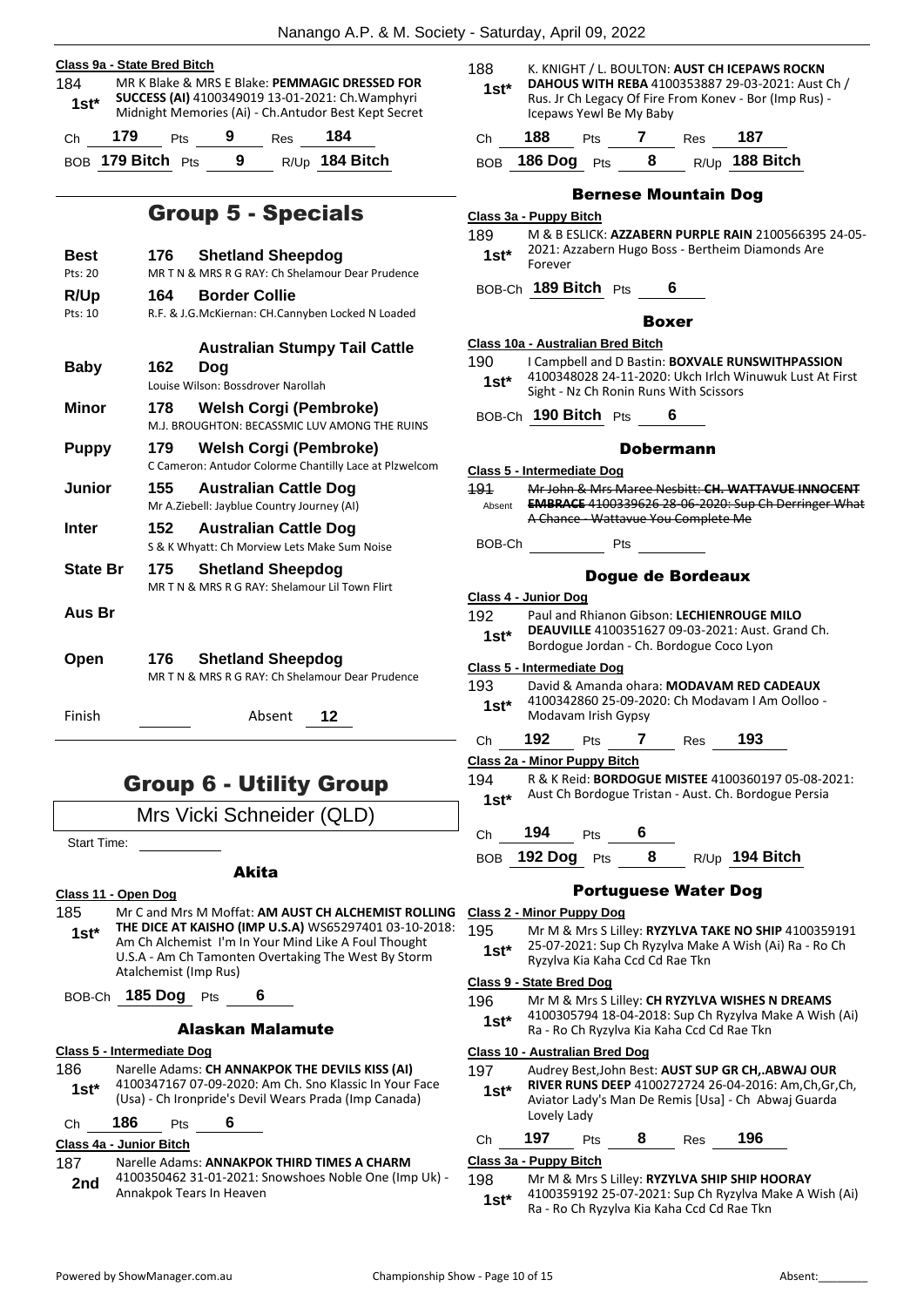#### **Class 5a - Intermediate Bitch**

|                | <u> Class 3a - Intermediate Bitch</u>                                                                 |                                      |       |                                              |                                                                                                       |  |
|----------------|-------------------------------------------------------------------------------------------------------|--------------------------------------|-------|----------------------------------------------|-------------------------------------------------------------------------------------------------------|--|
| 199            | John Audrey Best: CH ABWAJ THE MAGIC SPLASH<br>4100336654 30-04-2020: Aust Sup Gr Ch, Abwaj Our River |                                      |       |                                              |                                                                                                       |  |
| Absent         |                                                                                                       |                                      |       | Runs Deep - Ch Abwaj Early Morning Glory     |                                                                                                       |  |
|                |                                                                                                       |                                      |       |                                              |                                                                                                       |  |
| Ch             | 198                                                                                                   | <b>Pts</b>                           | 6     | Res                                          |                                                                                                       |  |
| BOB            | 197 Dog Pts                                                                                           |                                      | 9     |                                              | R/Up 196 Dog                                                                                          |  |
|                |                                                                                                       |                                      |       |                                              |                                                                                                       |  |
|                |                                                                                                       |                                      |       | <b>Rottweiler</b>                            |                                                                                                       |  |
|                | <u> Class 1 - Baby Puppy Dog</u>                                                                      |                                      |       |                                              |                                                                                                       |  |
| 200            |                                                                                                       |                                      |       |                                              | Dean Dallinger & Monica Moore: MONDALLIN NOW LETS                                                     |  |
| $1st*$         |                                                                                                       |                                      |       |                                              | <b>JUST RUMBLE 4100363696 15-11-2021: Aust Ch. Mondallin</b>                                          |  |
|                | Better                                                                                                |                                      |       |                                              | Its Just You And Me - Aust, Ch. Mondallin Girls Do Do It                                              |  |
|                |                                                                                                       |                                      |       |                                              |                                                                                                       |  |
|                | <b>Class 2 - Minor Puppy Dog</b>                                                                      |                                      |       |                                              |                                                                                                       |  |
| 201            |                                                                                                       |                                      |       |                                              | D DALLINGER & M MOORE: MONDALLIN MARK MY<br><b>WORDS</b> 4100358675 13-07-2021: Blakeco Movin On In   |  |
| 1st*           |                                                                                                       | Ollie - Ch. Mondallin Cinda Rella    |       |                                              |                                                                                                       |  |
|                | Class 5 - Intermediate Dog                                                                            |                                      |       |                                              |                                                                                                       |  |
| 202            |                                                                                                       |                                      |       |                                              | Louise Russell and Brad Peaker: UBERSEIN JUMPIN JACK                                                  |  |
| $1st^*$        |                                                                                                       |                                      |       |                                              | FLASH 3100404261 20-01-2020: Ch. Ubersein Lucky Luciano                                               |  |
|                |                                                                                                       | - Ch. Cobilde Sweet Temptaion        |       |                                              |                                                                                                       |  |
| 203            |                                                                                                       |                                      |       |                                              | Mr. Levi Madeley: MADHAUSROTTS ABSOLUT                                                                |  |
| 2nd            |                                                                                                       |                                      |       |                                              | MAGNITUDE 4100336763 31-05-2020: Sup. Ch. Abakahn                                                     |  |
|                |                                                                                                       |                                      |       |                                              | Ruum Ajax - Aust. Ch. Schutzliebe Das Brunhildebeast                                                  |  |
| Ch             | 202                                                                                                   | Pts                                  |       | 8 Res 203                                    |                                                                                                       |  |
|                | Class 5a - Intermediate Bitch                                                                         |                                      |       |                                              |                                                                                                       |  |
| 204            |                                                                                                       |                                      |       |                                              | Mr R Riseley: MEINRAD THE ART OF BURLESQUE                                                            |  |
| Absent         |                                                                                                       |                                      |       |                                              | 4100333015 23 01 2020: Blr. Jch. Ltu. Jr Ch. Ch. Bingo Is                                             |  |
|                |                                                                                                       |                                      |       | Rojaus Slenio (Imp Ltu) - Kurrirott A Stella |                                                                                                       |  |
|                | <b>Class 11a - Open Bitch</b>                                                                         |                                      |       |                                              |                                                                                                       |  |
| 205            |                                                                                                       |                                      |       |                                              | Mr. Levi Madeley: MADHAUSROTTS ABSOLUT INTENSITY                                                      |  |
| $1$ st $*$     |                                                                                                       |                                      |       | Aust. Ch. Schutzliebe Das Brunhildebeast     | 4100336770 31-05-2020: Sup. Ch. Abakahn Ruum Ajax -                                                   |  |
|                |                                                                                                       |                                      |       |                                              |                                                                                                       |  |
| Ch             | $205$ Pts                                                                                             |                                      | 6 Res |                                              |                                                                                                       |  |
| BOB.           | <b>202 Dog</b> Pts 9                                                                                  |                                      |       |                                              | R/Up 203 Dog                                                                                          |  |
|                |                                                                                                       |                                      |       |                                              |                                                                                                       |  |
|                |                                                                                                       |                                      |       | <b>Russian Black Terrier</b>                 |                                                                                                       |  |
|                | Class 4 - Junior Dog                                                                                  |                                      |       |                                              |                                                                                                       |  |
| 206            |                                                                                                       |                                      |       |                                              | N. Sadykova: TVORIMIR ODIN THE MIGHTY (AI)<br>4100349710 24-12-2020: Odissey Iz Angarskoi Jemchujiny- |  |
| Absent         |                                                                                                       | <b>Ch Tyorimir Guest From Future</b> |       |                                              |                                                                                                       |  |
|                |                                                                                                       |                                      |       |                                              |                                                                                                       |  |
| Ch             |                                                                                                       | Pts                                  |       |                                              |                                                                                                       |  |
|                | Class 11a - Open Bitch                                                                                |                                      |       |                                              |                                                                                                       |  |
| 207            |                                                                                                       |                                      |       |                                              | N. Sadykova: TVORIMIR GUEST FROM FUTURE 4100286982                                                    |  |
| Absent         | Bogdana                                                                                               |                                      |       |                                              | 17-02-2017: Ch Spark Gala's Zinger Tvorimir - Ch. Tvorimir                                            |  |
|                |                                                                                                       |                                      |       |                                              |                                                                                                       |  |
| Ch             | $\rightharpoonup$ Pts                                                                                 |                                      |       |                                              |                                                                                                       |  |
| BOB            |                                                                                                       |                                      |       | Pts R/Up                                     |                                                                                                       |  |
|                |                                                                                                       |                                      |       |                                              |                                                                                                       |  |
| <b>Samoyed</b> |                                                                                                       |                                      |       |                                              |                                                                                                       |  |
|                | <b>Class 2 - Minor Puppy Dog</b>                                                                      |                                      |       |                                              |                                                                                                       |  |
| 208            |                                                                                                       |                                      |       |                                              | David & Jolene Maguire: DEEJAE YIPPEE KAI YA                                                          |  |
| $1st*$         |                                                                                                       |                                      |       | (Imp Prt) - Ch Snerzok Warrior Princess      | 4100358461 01-08-2021: Ch Samspring Phantom Of Opera                                                  |  |
|                |                                                                                                       |                                      |       |                                              |                                                                                                       |  |
| Ch             |                                                                                                       |                                      |       |                                              |                                                                                                       |  |
|                | 208                                                                                                   | <b>Pts</b>                           | 6     |                                              |                                                                                                       |  |
|                | Class 11a - Open Bitch                                                                                |                                      |       |                                              |                                                                                                       |  |
| 209            |                                                                                                       |                                      |       |                                              | David & Jolene Maguire: CH DEEJAE REMEMBER POZIERES                                                   |  |
| $1st*$         |                                                                                                       |                                      |       |                                              | 4100328851 12-11-2019: Supreme Ch Snerzok Forged In                                                   |  |
|                |                                                                                                       |                                      |       | Steele - Snerzok The Innocence Of Love       |                                                                                                       |  |
| Ch             | 209<br>BOB 209 Bitch Pts 7                                                                            | <b>Pts</b>                           | 6     |                                              | R/Up 208 Dog                                                                                          |  |

#### Schnauzer (Miniature)

#### **Class 2 - Minor Puppy Dog**

| 210<br>Absent                     |                                                                                                                                          |     |   |     | Mrs K Best & Mrs V Craig: EBSHINE STUNNINGLY<br><b>EBONAIR</b> 2100573814 30-09-2021: Grand Ch Ebshine<br><u> Darlingly Debonair - Ch Ebshine Icon Of Fashion</u> |  |  |  |
|-----------------------------------|------------------------------------------------------------------------------------------------------------------------------------------|-----|---|-----|-------------------------------------------------------------------------------------------------------------------------------------------------------------------|--|--|--|
| <b>Class 5 - Intermediate Dog</b> |                                                                                                                                          |     |   |     |                                                                                                                                                                   |  |  |  |
| 211<br>Absent                     | <b>T &amp; C Lindenberg: BABETAL BLACK GRIFFINDORF</b><br>4100331885 20-01-2020: Diego China Majestic<br>Silver Just So Regal            |     |   |     |                                                                                                                                                                   |  |  |  |
| 212<br>Absent                     | Mrs K Best & Miss S L Kellie: UPYRKILT NIMBUS<br>4100343239 28 07 2020: Theglebe Lord Justise<br>حصامته                                  |     |   |     |                                                                                                                                                                   |  |  |  |
| Сh                                |                                                                                                                                          | Pts |   | Res |                                                                                                                                                                   |  |  |  |
|                                   | Class 3a - Puppy Bitch                                                                                                                   |     |   |     |                                                                                                                                                                   |  |  |  |
| 213<br>$1st*$                     | David & Amanda ohara: MODAVAM THE WILD CHILD<br>4100355155 27-05-2021: Ch Babetal Long Time Coming -<br>Ch Modavam Tarzan S Little Angel |     |   |     |                                                                                                                                                                   |  |  |  |
| Сh                                | 213                                                                                                                                      | Pts | h |     |                                                                                                                                                                   |  |  |  |

BOB **213 Bitch** Pts **6** R/Up

#### Siberian Husky

#### **Class 11a - Open Bitch**

- 214 Kimberly Armstrong & Kimberley Egan: **WINTERAFFAIR LACI MISTRESS** 4100295979 05-09-2017: Totemspirit Leo -
	- Anyka Avenue Tolda **1st\***

### BOB-Ch **214 Bitch** Pts **6**

#### St. Bernard

#### **Class 1 - Baby Puppy Dog**

215 Mrs. Lauren McKillop-Davies: **SALHIA DEJA VU** 4100365294 19-11-2021: Ch. Lympne Kediri Lord Ralph (Ai) - Allsaint **1st 19-11-2021**: Cn.<br>**Jolene On A Roll** 

#### **Class 1a - Baby Puppy Bitch**

- 216 Lauren Mckillop-davies: **CHRYSTLEPARK CHECK THE LABEL**
	- 6100134043 31-12-2021: Chrystlepark Easy On The Eye 1st\* b100134043 31-12-2021: Chrystlepark New Sensation

#### **Class 4a - Junior Bitch**

- 217 MS S GUILFOYLE: **HAPPY RANGERS TORI** 41000361529 03- 02-2021: Ch Draycan Snowbound Mtn Chad - Draycan Isle **2nd** Of Sasha
- 218 Mrs. Lauren McKillop-Davies: **SALHIA FIRST EDITION** 4100353928 07-05-2021: Aust/Nz.Ch. Nyranda Rebel With A Cause - Snomark Jl Queen Of Hearts (Ai) **1st\***

#### **Class 9a - State Bred Bitch**

- 219 Mrs. Lauren McKillop-Davies: **SNOMARK JL QUEEN OF** 
	- **HEARTS (AI)** 4100323893 15-06-2019: Grand. Ch. Conifercrk Jacaranda Lympne (Imp Usa) - Snomark Tikki Lady Vallst (Ai) **1st\***
- BOB-Ch **219 Bitch** Pts **8** R/Up-Res **218 Bitch**

#### Tibetan Mastiff

#### **Class 3 - Puppy Dog**

- 220 Mrs C D Allen: **TEMZIN KUMASTER RED HEART**
- 3100433383 14-06-2021: Temzin Bodiva Nuba Amitabha **1st**\* **5100433383**<br>Star Dancer

BOB-Ch **220 Dog** Pts **6**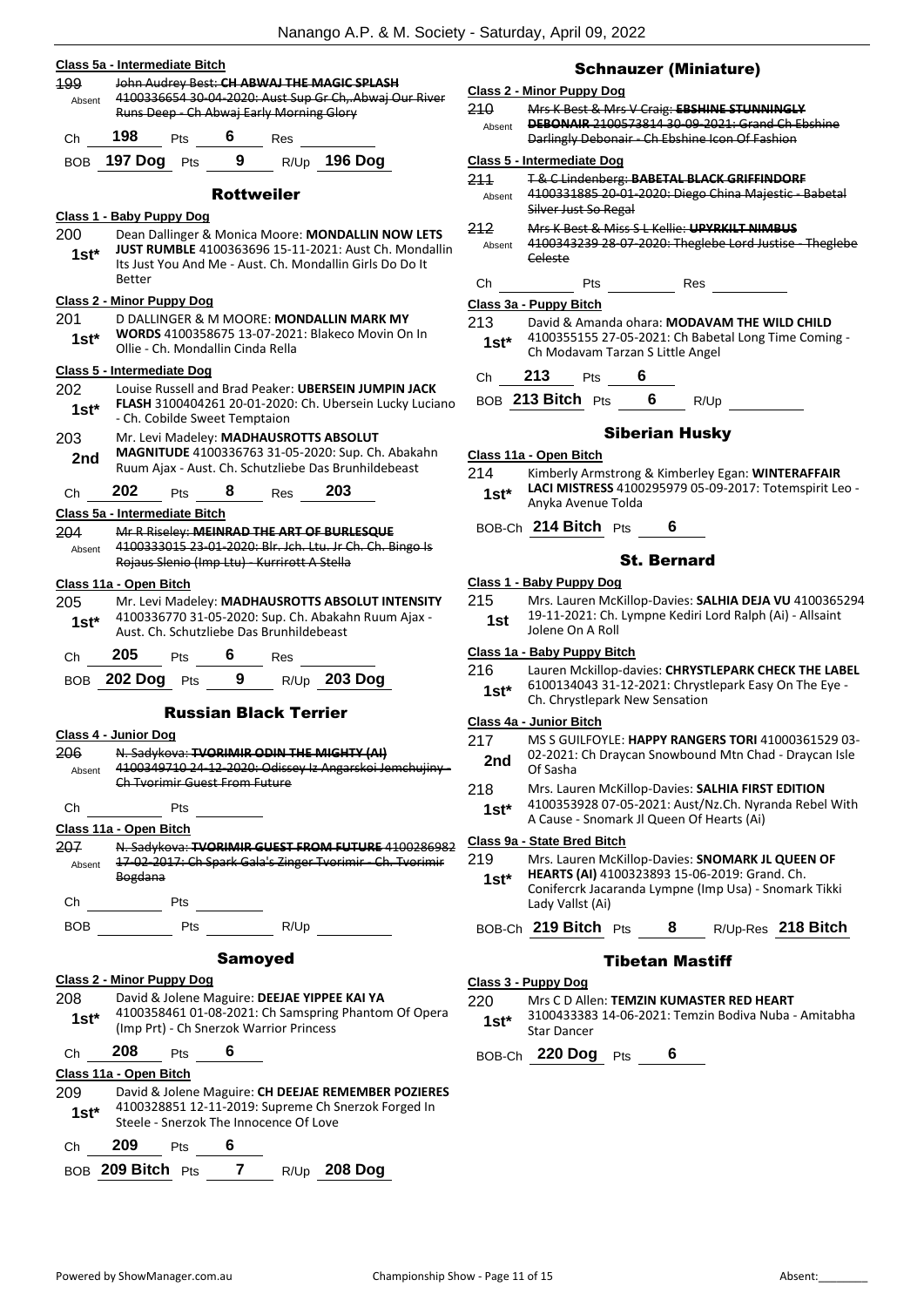## Group 6 - Specials

| Best<br>Pts: 25        | 185                       | Akita<br>Mr C and Mrs M Moffat: AM AUST CH ALCHEMIST ROLLING<br>THE DICE AT KAISHO (IMP U.S.A) |
|------------------------|---------------------------|------------------------------------------------------------------------------------------------|
| <b>R/Up</b><br>Pts: 15 | 202                       | <b>Rottweiler</b><br>Louise Russell and Brad Peaker: Ubersein Jumpin Jack Flash                |
| <b>Baby</b>            | 200<br><b>JUST RUMBLE</b> | <b>Rottweiler</b><br>Dean Dallinger & Monica Moore: MONDALLIN NOW LETS                         |
| <b>Minor</b>           | 208                       | Samoyed<br>David & Jolene Maguire: DeeJae Yippee Kai Ya                                        |
| Puppy                  | 198                       | Portuguese Water Dog<br>Mr M & Mrs S Lilley: Ryzylva Ship Ship Hooray                          |
| <b>Junior</b>          | 188                       | Alaskan Malamute<br>K. KNIGHT / L. BOULTON: AUST CH ICEPAWS ROCKN<br><b>DAHOUS WITH REBA</b>   |
| <b>Inter</b>           | 202                       | <b>Rottweiler</b><br>Louise Russell and Brad Peaker: Ubersein Jumpin Jack Flash                |
| <b>State Br</b>        | 196                       | Portuguese Water Dog<br>Mr M & Mrs S Lilley: CH Ryzylva Wishes N Dreams                        |
| Aus Br                 | 197<br><b>Runs Deep</b>   | <b>Portuguese Water Dog</b><br>Audrey Best, John Best: Aust Sup Gr Ch, Abwaj Our River         |
| Open                   | 185                       | Akita<br>Mr C and Mrs M Moffat: AM AUST CH ALCHEMIST ROLLING<br>THE DICE AT KAISHO (IMP U.S.A) |
| Finish                 |                           | Absent<br>8                                                                                    |
|                        |                           | e.<br>ن من 1 من 1<br>œ<br>ND.<br>r ma                                                          |

## Group 7 - Non-Sporting Group

Ring 3 - Mrs Roslyn Seare (QLD)

Start Time:

#### Boston Terrier

|        | Class 4a - Junior Bitch        |   |                                                       |
|--------|--------------------------------|---|-------------------------------------------------------|
| 221    |                                |   | Mr A J Phelan & Miss J M Young: DRUMSARA AMERICAN     |
| $1st*$ | Born - Drumsara Girl Next Door |   | SWEETHEART 4100351655 01-03-2021: Ch Hymere A Star Is |
|        | BOB-Ch 221 Bitch Pts           | 6 |                                                       |

#### Chow Chow

#### **Class 5 - Intermediate Dog**

| Absent        | Yuki                               | Shanara Maon: SHENDARA GOKII 4100347472 20 00<br>2020: Touchofchow Tina Jade Emperor - Maiestueux Kuroi                                               |                      |
|---------------|------------------------------------|-------------------------------------------------------------------------------------------------------------------------------------------------------|----------------------|
|               | Class 11 - Open Dog                |                                                                                                                                                       |                      |
| 223<br>Absent |                                    | Shenara, Moon: CH TOUCHOFCHOW TIAN IADE FMDEDOD<br>5100112091 24-05-2019: Champion Chowleigh Touch Of<br>Class - Ch Touchofchow Song Of Ice Fire (Ai) |                      |
| Сh            | Pts                                | Res                                                                                                                                                   |                      |
|               | Class 3a - Puppy Bitch             |                                                                                                                                                       |                      |
| 224<br>Absent | <del>18 U3 ZUZI. KULCUZ JUJI</del> | D & S Simpson: KUTEAZ SHE CAN DO MAGIC 2100565940<br>18 AE 2021: Kutoaz Just Liko Magis - Kutoaz Playboy In Paris<br>magic                            | <del>uz Tiuvov</del> |

Ch Pts BOB Pts R/Up

## Dalmatian

#### **Class 1 - Baby Puppy Dog** 225 Ms FEL Darling: **PACEAWAY DROVERS LANE** 4100366115 02-12-2021: Paceaway Pepper Jack - Ch Paceaway Penny Lane Absent

#### **Class 3 - Puppy Dog**

| $1st*$ | 4100361994 07-09-2021: Paceaway Pepper Jack - Sup Ch |
|--------|------------------------------------------------------|
|        | Paceaway Starz In The Sky                            |

#### Ch **226** Pts **6**

**Class 2a - Minor Puppy Bitch**

227 Ms FEL Darling: **PACEAWAY PRETTY IN PINK** 4100361991 07-09-2021: Paceaway Pepper Jack - Sup Ch Paceaway Starz In The Sky **1st\***

#### **Class 4a - Junior Bitch**

| 228    | Ms FEL Darling: AUST CH PACEAWAY CANDY CANE           |
|--------|-------------------------------------------------------|
| $1st*$ | 4100346933 21-11-2020: Paceaway Pepper Jack - Aust Ch |
|        | Paceaway Eye Candy                                    |

BOB **228 Bitch** Pts **8** R/Up **226 Dog**

#### French Bulldog

#### **Class 4 - Junior Dog**

| 229    | Sara Brown: STARZLECHIEN IMA HUSTLER 4100353537 01-          |
|--------|--------------------------------------------------------------|
| $1st*$ | 05-2021: Gold-Sierra Invincible (Imp Hun) - Ch. Starzlechien |
|        | Kikki Queen                                                  |

#### **Class 5 - Intermediate Dog**

| 230    | KL PEEK: MOONGLADE DEREK AT MASTDOCH 4100329265                         |  |
|--------|-------------------------------------------------------------------------|--|
| Ahsent | 11 11 2019: Ch. Gold Sierra Marachie (Imp) Moonglade La<br>Konfidential |  |

#### **Class 10 - Australian Bred Dog**

| 231    | Ben McWatt: ABIAAN RUDE BOY (AI) 4100341254 31-07-                           |
|--------|------------------------------------------------------------------------------|
| Ahsent | 2020: Mambilou Phoenix Rising (Iid Pol) - Ch. Abiaan<br>Primadonna Girl (Ai) |
|        |                                                                              |

| Сh | חרכ<br>э | ้เร | Res: |  |
|----|----------|-----|------|--|
|    |          |     |      |  |

#### **Class 9a - State Bred Bitch**

| 232    | Mrs Brie Bell: STARZLECHIEN DEVINEREVELATION        |
|--------|-----------------------------------------------------|
| $1st*$ | 4100353536 01-05-2021: Gold-Sierra Invincible - Ch. |
|        | Starzlechien Kikki Queen                            |

#### **Class 10a - Australian Bred Bitch**

| Absent |                        | <b>Deeb: CH, MOONGLADE LISSR KONEIDENT</b><br>4100312812.27.10.2018: Rom. Jr Ch. Bul. Jr Gr Ch<br>ł۴<br>Ch. Bul. Jr Ch Ch. Riccardo Konfident Step (Imp Hun)<br>Ch. Mk Jr Ch. Ch. A'vigdors Emanuelle (Imp Hun) |   |                                       |                                                     |
|--------|------------------------|-----------------------------------------------------------------------------------------------------------------------------------------------------------------------------------------------------------------|---|---------------------------------------|-----------------------------------------------------|
|        | Class 11a - Open Bitch |                                                                                                                                                                                                                 |   |                                       |                                                     |
| 234    |                        |                                                                                                                                                                                                                 |   |                                       | MRS. BRIE BELL: PROTECTABULL SEMPITERNAL LOVE       |
| $1st*$ |                        |                                                                                                                                                                                                                 |   | Keeswey Elegant Queen At Protectabull | 4100343025 13-08-2020: Ch. Moonglade Ive Got Mojo - |
| Сh     | 232                    | Pts                                                                                                                                                                                                             |   | Res                                   | 234                                                 |
| ROB    | <b>229 Dog</b>         | Pts                                                                                                                                                                                                             | 8 |                                       | R/Up 232 Bitch                                      |
|        |                        |                                                                                                                                                                                                                 |   | <b>German Spitz (Mittel)</b>          |                                                     |

### **Class 10 - Australian Bred Dog**

235 Di Armstrong: **FYREBURST KINGSMAN** 4100329777 17-11- 2019: Tralaur Trickery N Mischief - Ch. Fyreburst Dynasty **1st\***

Ch **235** Pts **6**

**Class 5a - Intermediate Bitch**

236 Mr V & Mrs S Cross: **CH. LAMORNA THE ALLMOTHER** 4100335591 22-04-2020: Ch. Tralaur Trickery N Mischief - Ch. Fyreburst Fancy Free **1st\***

#### Ch **236** Pts **6**

BOB **235 Dog** Pts **7** R/Up **236 Bitch**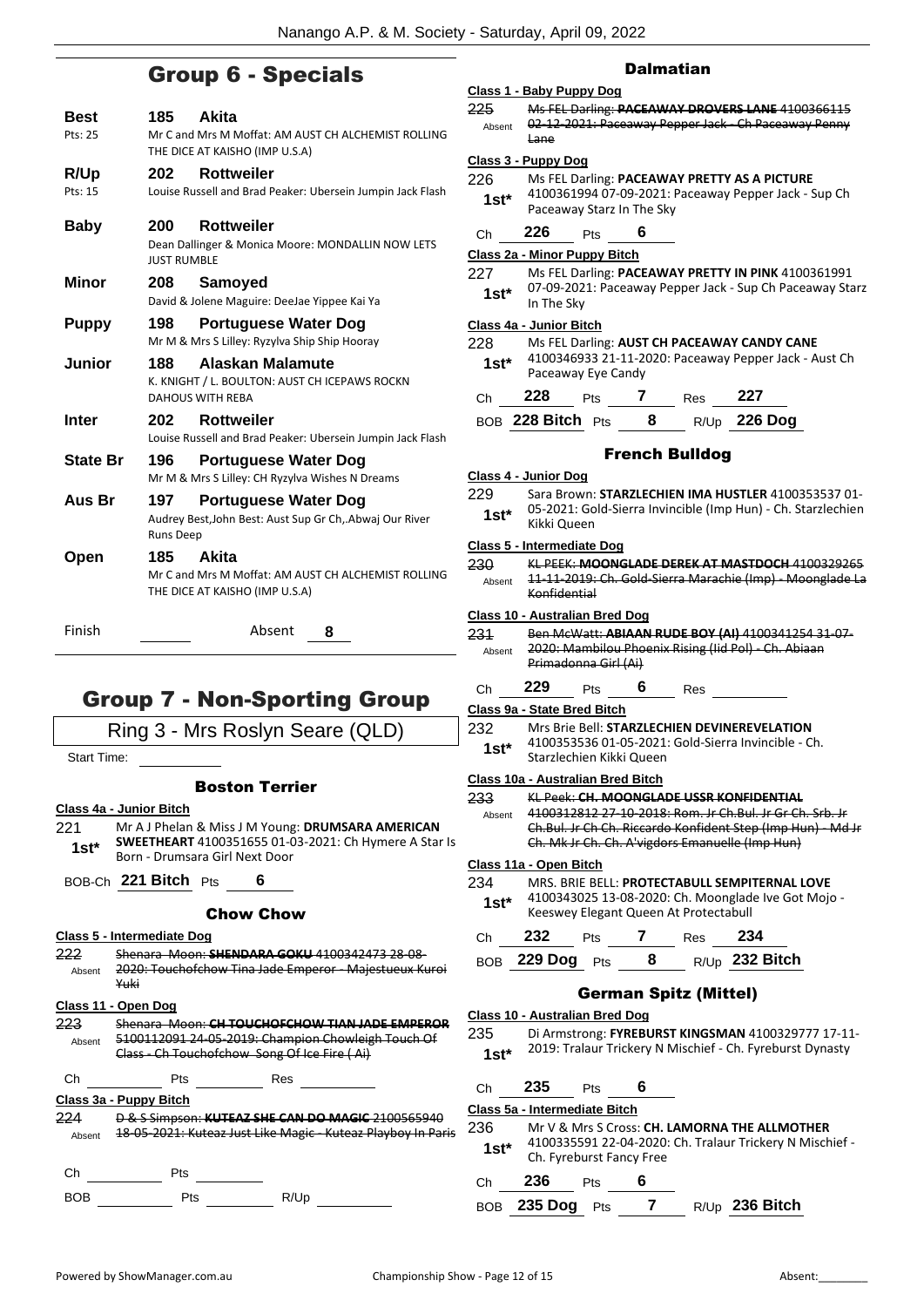#### Great Dane

|            | <u> Class 3 - Puppy Dog</u>                                                                                 |
|------------|-------------------------------------------------------------------------------------------------------------|
| 237        | M Westbrook & L Arrowsmith & J Audet: KOCHAK                                                                |
| 1st*       | DESTINED TO BE (AI) 2100568595 05-06-2021:<br>Am.Ch.Honey Lanes Highlight (Usa) - Ch. Kochak Bea Miles      |
|            | (Ai)                                                                                                        |
| Ch         | $237$ Pts 6                                                                                                 |
|            | Class 4a - Junior Bitch                                                                                     |
| 238        | MR B & Mrs J Audet & Mr S & Mrs L Arrowsmith: KOCHAK<br>DAISY DOTES (AI) 2100568599 05-06-2021: Amch Honey  |
| Absent     | Lanes Highlight (Usa) Ch Kochak Bea Miles (Ai)                                                              |
| Ch         | $P$ ts                                                                                                      |
|            | BOB 237 Dog Pts 6 R/Up                                                                                      |
|            | <b>Japanese Spitz</b>                                                                                       |
|            | Class 1 - Baby Puppy Dog                                                                                    |
| 239        | Mr D & Mrs S Watherston: SHANSPITZ GAME SET MATCH                                                           |
| 1st*       | 4100365825 31-12-2021: Sup Ch Shanspitz My Signature<br>Blend - Ch Shanspitz Wild Montana Skies             |
|            | Class 9 - State Bred Dog                                                                                    |
| 240        | Mr D & Mrs S Watherston: AUST SUPREME CH SHANSPITZ                                                          |
| $1st^*$    | MY SIGNATURE BLEND (AI) 4100228847 16-07-2013: Ch<br>Mannerking Kanjogaki - Yukihana A Regal Romance        |
| Ch         | 240<br>$\overline{\phantom{0}}$ 6<br><b>Pts</b>                                                             |
|            | Class 1a - Baby Puppy Bitch                                                                                 |
| 241        | Mr D & Mrs S Watherston: SHANSPITZ SNOW ANGEL                                                               |
| 1st        | 4100365826 31-12-2021: Sup Ch Shanspitz My Signature<br>Blend - Ch Shanspitz Wild Montana Skies             |
|            | Class 4a - Junior Bitch                                                                                     |
| 242        | Mr D & Mrs S Watherston: SHANSPITZ SUBZERO                                                                  |
| $1st^*$    | 4100356931 03-07-2021: Fenomenets First Class - Aust Ch<br>Shanspitz Perfect Double Act                     |
|            | Ch <b>242</b> Pts<br>6                                                                                      |
|            | BOB 242 Bitch Pts 7 R/Up 240 Dog                                                                            |
|            | <b>Keeshond</b>                                                                                             |
|            | <b>Class 2 - Minor Puppy Dog</b>                                                                            |
| 243        | KL Santas: HUNKEEDORI BIGBOYS HALL O FAME (AI)                                                              |
| 1st*       | 2100573332 23-08-2021: Aust Ch Hunkeeori Mister Party<br>Man - Aust Ch Hunkeedori Th Sixsixsix In Me        |
|            | Class 4 - Junior Dog                                                                                        |
| 244        | KL SANTAS: HUNKEEDORI ANGLIN N DANGLIN (AI)                                                                 |
| 1st*       | 2100554305 08-12-2020: Aust Ch Hunkeedori Budgie<br>Smuggler - Aust Ch Hunkeedori Th Sixsixsix In Me        |
| 245        | Tracey Parker and Liza Cassidy: RYMISKA BEWITCHED                                                           |
| 2nd        | BODY N SOUL (AI) 2100563988 07-04-2021: Am Ch<br>Summerwind'S Time Keeper (Usa) - Sandstock Va Va Voom      |
| Ch         | 244<br>8<br>245<br>Pts<br>Res                                                                               |
|            | Class 1a - Baby Puppy Bitch                                                                                 |
| 246        | KL Santas: HUNKEEDORI TELL URSTORY WALKIN                                                                   |
| $1st*$     | 4100366448 07-01-2022: Aust Ch Hunkeedori Hip To Be<br>Square (Ai) - Aust Ch Hunkeedori Fylmylifeaxsollonte |
|            | Class 10a - Australian Bred Bitch                                                                           |
| 247        | KL SANTAS: AUST CH HUNKEEDORI GET THPARTY STARTED                                                           |
| $1st^*$    | 2100414446 28-08-2014: Aust Sup Ch Bargeway Next<br>Edition (Imp Uk) - Aust Ch Hunkeedori Kan U Katch Me    |
| Ch         | 247<br>6<br>Pts                                                                                             |
| <b>BOB</b> | 9<br>R/Up 245 Dog<br>$244$ Dog Pts                                                                          |
|            | <b>Lhasa Apso</b>                                                                                           |

#### Poodle (Standard)

- **Class 4a - Junior Bitch**
- 249 Mrs. Natalia Sadykova: **TVORIMIR QUANTUM OF CUTENESS** 4100352355 13-03-2021: Can Aus Ch Tees Me Mystro - Celebrities Halleberry For Tvorimir (Imp Ita) **1st\***
- 250 Riley Anderson: **RIVIERRA RISE FROM THE ASH**
- 4100354048 25-02-2021: Loana American Dream Rivierra Raven Elegance Absent
- BOB-Ch **249 Bitch** Pts **6** R/Up-Res

#### Schipperke

**Class 9 - State Bred Dog**

251 Tania McAlister: **TANZAPAW MY LITTLE DEMON** 4100357089 13-06-2021: Sup Ch Beadale Hey True Blue-Tanzapaw Magic In Motion Absent

- **Class 11 - Open Dog** 252 Mr. P. & Mrs. D. Comrie: **AUST. SUPREME CH. SANLYN FIRE STORM (IMP. N.Z.)** 03446-2013 19-05-2013: N.Z. Supreme
	- Ch. & Am. Ch. Tumbleweed's On The Road Again (Imp. U.S.A.) - N.Z. Ch. Sanlyn Black Diamond **1st\***

| $- \cdot \cdot$ | --- | ت<br>$ -$ | __ |  |
|-----------------|-----|-----------|----|--|
|                 |     |           |    |  |

**Class 1a - Baby Puppy Bitch**

253 Tania McAlister: **KARMAS A BEAST** 4100364648 05-12- 2021: Ch Bargchain Hits A Vote In Time - Gr Ch Exmoor Raven Magic Absent

#### **Class 10a - Australian Bred Bitch**

254 Mr. P. & Mrs. D. Comrie: **AUST. CH. BREOGAN MAGIC DREAMS** 2100469895 03-02-2017: Nz. Ch. Ch. Breogan Kiwi 1st\* **DREAMS** 2100469895 03-02-2017: NZ. C<br>Dreams - Ch. Bateauchien Jack Be Quick

#### Ch **254** Pts **6**

BOB **252 Dog** Pts **7** R/Up **254 Bitch**

## Shih Tzu

#### **Class 1 - Baby Puppy Dog**

- 255 Dean Dallinger & Monica Moore: **OESHIH LETS GET READY TO RUMBLE** 4100363269 02-11-2021: Aust Ch. Killilan
	- Court Rules Inyrfavor Aust Ch. Oeshih Your My Candy Girl **1st\***

**Class 1a - Baby Puppy Bitch**

248 Mrs D elms and Mrs L Hume: **JENNIE WILDEST FLIRT**

**1st** 4100362845 15-10-2021: Ch Dilem<br>Sup Ch Elshamara Wildest Dreams

4100362845 15-10-2021: Ch Dilemma Veni Vici (Imp Hrv) -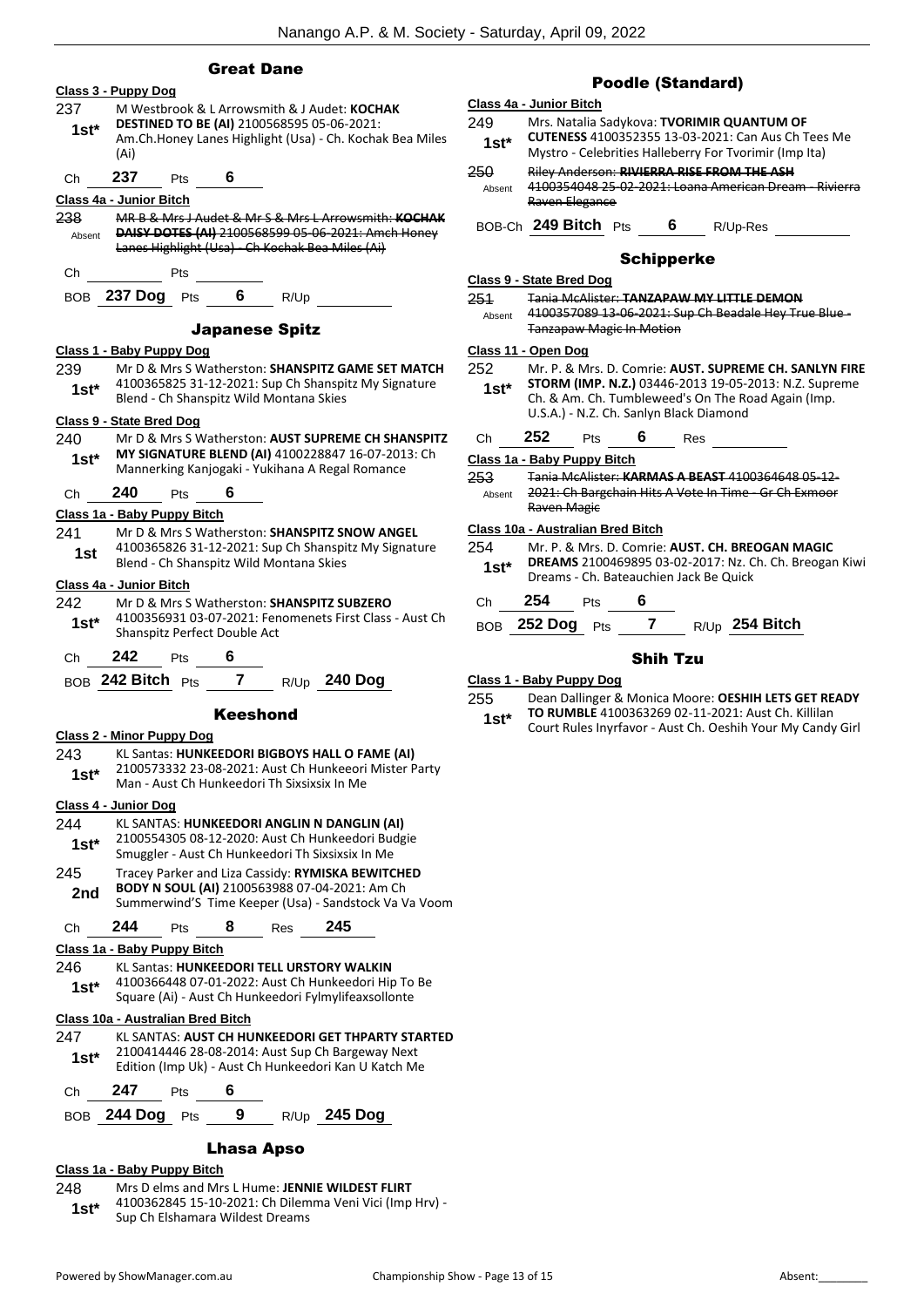## Group 7 - Specials

| <b>Best</b>     | 244                                         | Keeshond                                                                                               |  |  |
|-----------------|---------------------------------------------|--------------------------------------------------------------------------------------------------------|--|--|
| Pts: 24         | KL SANTAS: HUNKEEDORI ANGLIN N DANGLIN (AI) |                                                                                                        |  |  |
| R/Up            | 228                                         | <b>Dalmatian</b>                                                                                       |  |  |
| Pts: 14         |                                             | Ms FEL Darling: Aust Ch Paceaway Candy Cane                                                            |  |  |
| <b>Baby</b>     | 255                                         | <b>Shih Tzu</b><br>Dean Dallinger & Monica Moore: OESHIH LETS GET READY<br><b>TO RUMBLE</b>            |  |  |
| Minor           | 227                                         | <b>Dalmatian</b>                                                                                       |  |  |
|                 |                                             | Ms FEL Darling: Paceaway Pretty in Pink                                                                |  |  |
| <b>Puppy</b>    | 226                                         | <b>Dalmatian</b>                                                                                       |  |  |
|                 |                                             | Ms FEL Darling: Paceaway Pretty as a Picture                                                           |  |  |
| Junior          | 244                                         | Keeshond<br>KL SANTAS: HUNKEEDORI ANGLIN N DANGLIN (AI)                                                |  |  |
| Inter           | 236                                         | <b>German Spitz (Mittel)</b><br>Mr V & Mrs S Cross: Ch. Lamorna The Allmother                          |  |  |
| <b>State Br</b> | 240                                         | <b>Japanese Spitz</b><br>Mr D & Mrs S Watherston: Aust Supreme Ch Shanspitz My<br>Signature Blend (AI) |  |  |
| Aus Br          | 235                                         | <b>German Spitz (Mittel)</b><br>Di Armstrong: Fyreburst Kingsman                                       |  |  |
| Open            | 252.<br>Storm (Imp. N.Z.)                   | <b>Schipperke</b><br>Mr. P. & Mrs. D. Comrie: Aust. Supreme Ch. Sanlyn Fire                            |  |  |
| Finish          |                                             | Absent<br>11                                                                                           |  |  |